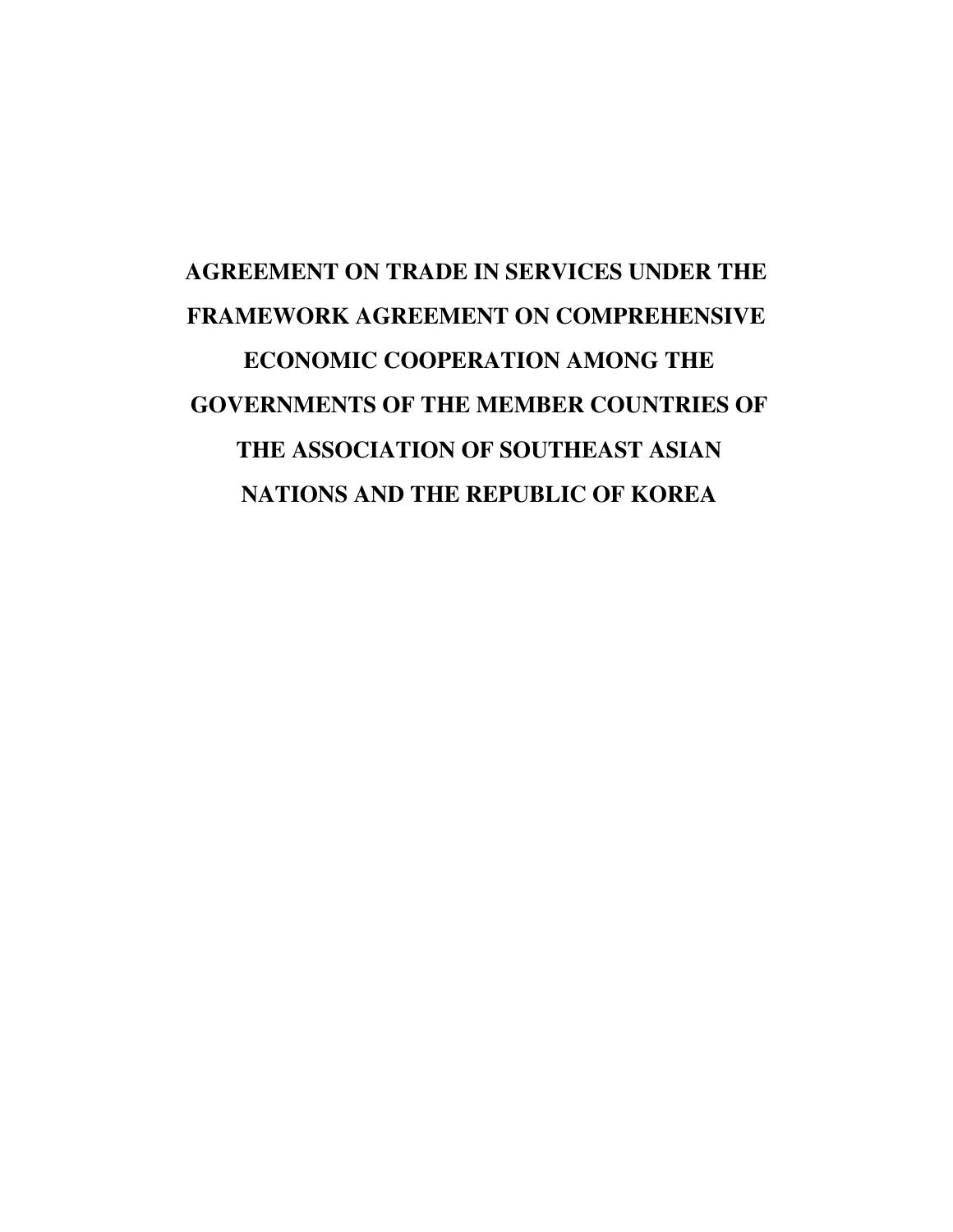The Governments of Brunei Darussalam, the Kingdom of Cambodia, the Republic of Indonesia, the Lao People's Democratic Republic, Malaysia, the Union of Myanmar, the Republic of the Philippines, the Republic of Singapore, the Kingdom of Thailand<sup>1</sup> and the Socialist Republic of Viet Nam, Member Countries of the Association of Southeast Asian Nations, and the Republic of Korea,

**RECALLING** the Framework Agreement on Comprehensive Economic Cooperation among the Governments of the Member Countries of the Association of Southeast Asian Nations and the Republic of Korea (Framework Agreement) signed in Kuala Lumpur, Malaysia on the  $13<sup>th</sup>$  day of December 2005;

**FURTHER RECALLING** Articles 1.3 and 2.2 of the Framework Agreement, which reflect their commitment to establish the ASEAN-Korea Free Trade Area covering trade in services;

**NOTING** the objectives of the Framework Agreement to enhance economic cooperation and deepen economic integration among them through progressive liberalisation of trade in services consistent with Article V of the General Agreement on Trade in Services (GATS);

**REAFFIRMING** their commitment to liberalise trade in services among the ASEAN Member Countries and the Republic of Korea with substantial sectoral coverage, taking into account the sensitive sectors of the Parties, and with special and differential treatment to ASEAN Member Countries and additional flexibility for the new ASEAN Member Countries of the Kingdom of Cambodia, the Lao People's Democratic Republic, the Union of Myanmar and the Socialist Republic of Viet Nam;

**STRIVING TO** enhance cooperation in services among them in order to improve efficiency and competitiveness, as well as to diversify the supply and distribution of services of the respective service suppliers of the Parties; and

**RECOGNISING** the right of the Parties to regulate, and to introduce new regulations, on the supply of services within their respective territories in order to meet national policy objectives and, given asymmetries existing with respect to the degree of development of services regulations within the Parties, the particular need of the Parties to exercise this right,

**HAVE AGREED** as follows:

<sup>&</sup>lt;sup>1</sup> For the purpose of this Agreement, the Kingdom of Thailand is included in the reference of this term only after the relevant signature on her behalf has been appended.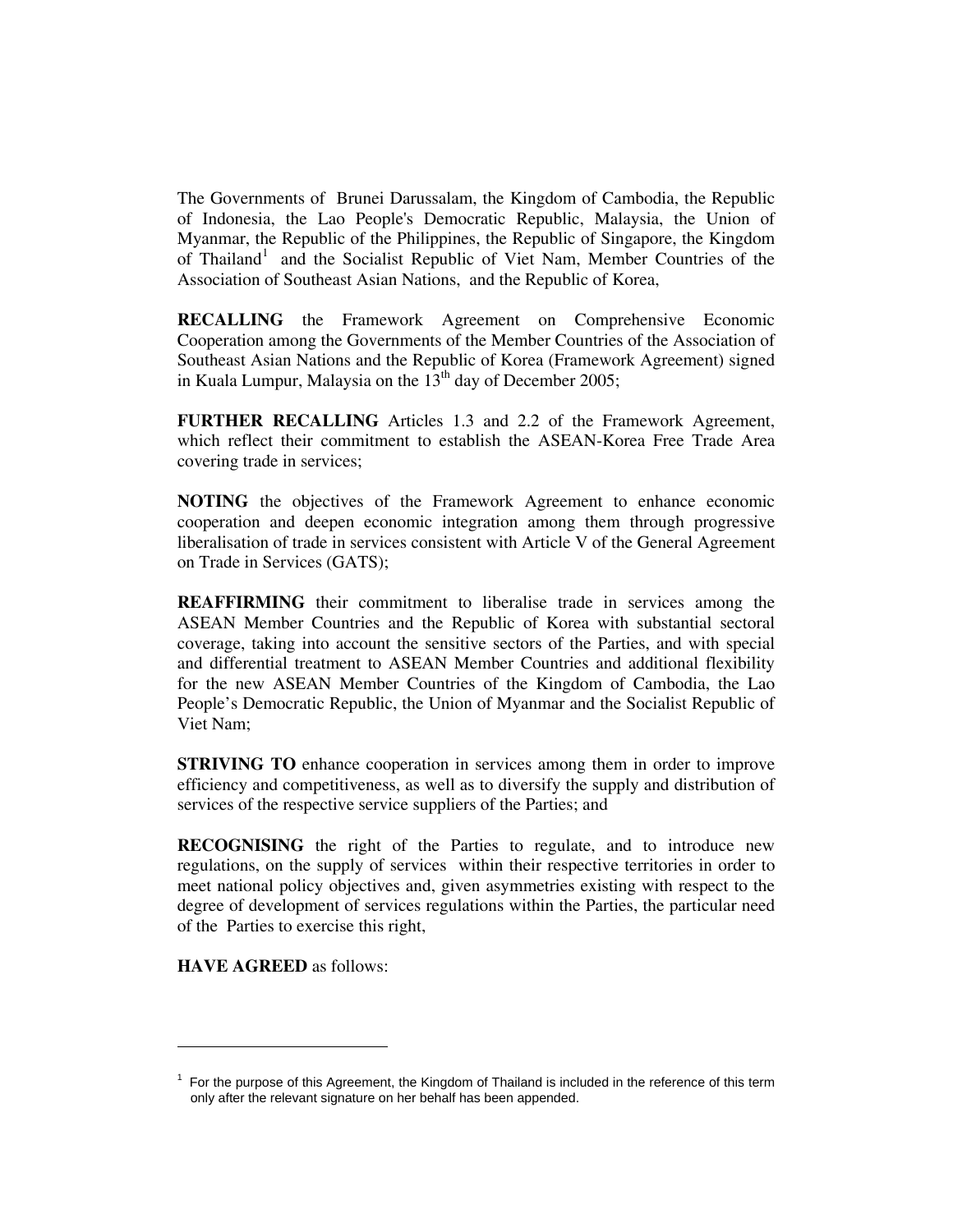# **CHAPTER I DEFINITIONS AND SCOPE**

# **Article 1 Definitions**

For the purposes of this Agreement:

- (a) **AEM** means the Economic Ministers of the ASEAN Member Countries;
- (b) **aircraft repair and maintenance services** means such activities when undertaken on an aircraft or a part thereof while it is withdrawn from service and do not include so-called line maintenance;
- (c) **ASEAN** means the Association of Southeast Asian Nations comprising Brunei Darussalam, the Kingdom of Cambodia, the Republic of Indonesia, the Lao People's Democratic Republic, Malaysia, the Union of Myanmar, the Republic of the Philippines, the Republic of Singapore, the Kingdom of Thailand and the Socialist Republic of Viet Nam;
- (d) **ASEAN–Korea FTA** means the ASEAN-Korea Free Trade Area established by the Framework Agreement and other relevant agreements stipulated in paragraph 1 of Article 1.4 of the Framework Agreement;
- (e) **ASEAN Member Countries** means Brunei Darussalam, the Kingdom of Cambodia, the Republic of Indonesia, the Lao People's Democratic Republic, Malaysia, the Union of Myanmar, the Republic of the Philippines, the Republic of Singapore, the Kingdom of Thailand and the Socialist Republic of Viet Nam collectively;
- (f) **ASEAN Member Country** means Brunei Darussalam, the Kingdom of Cambodia, the Republic of Indonesia, the Lao People's Democratic Republic, Malaysia, the Union of Myanmar, the Republic of the Philippines, the Republic of Singapore, the Kingdom of Thailand or the Socialist Republic of Viet Nam individually;
- (g) **commercial presence** means any type of business or professional establishment, including through: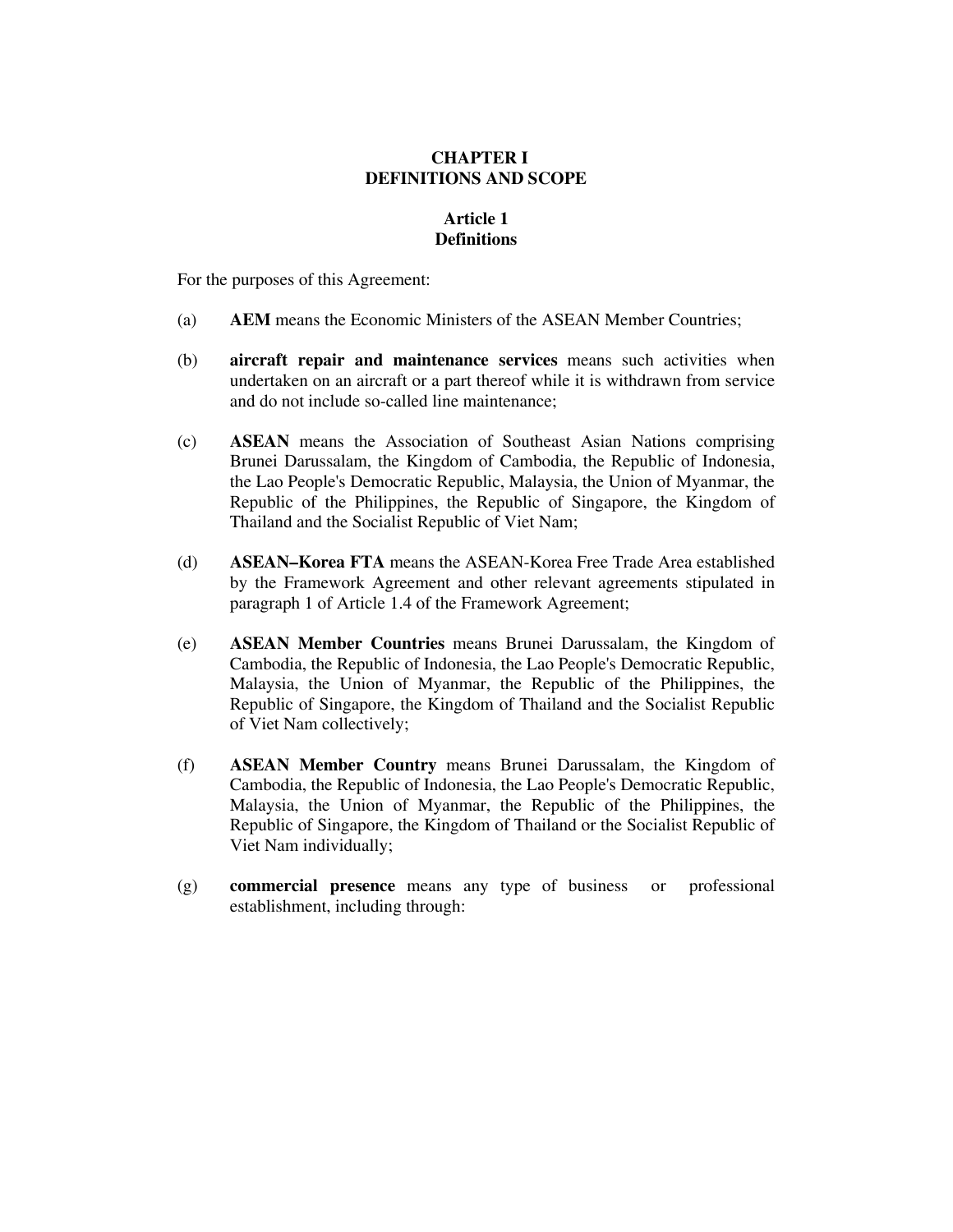- (i) the constitution, acquisition or maintenance of a juridical person; or
- (ii) the creation or maintenance of a branch or a representative office,

within the territory of a Party for the purpose of supplying a service;

- (h) **computer reservation system (CRS) services** means services provided by computerised systems that contain information about air carriers' schedules, availability, fares and fare rules, through which reservations can be made or tickets may be issued;
- (i) **direct taxes** comprise all taxes on total income, on total capital or on elements of income or of capital, including taxes on gains from the alienation of property, taxes on estates, inheritances and gifts, and taxes on the total amounts of wages or salaries paid by enterprises, as well as taxes on capital appreciation;
- (j) **Framework Agreement** means the Framework Agreement on Comprehensive Economic Cooperation among the Governments of the Member Countries of the Association of Southeast Asian Nations and the Republic of Korea;
- (k) **GATS** means the General Agreement on Trade in Services, contained in Annex 1B to the WTO Agreement;
- (l) **Implementing Committee** means the Implementing Committee established under Article 5.3 of the Framework Agreement;
- (m) **juridical person** means any legal entity duly constituted or otherwise organised under applicable law, whether for profit or otherwise, and whether privately-owned or governmentally-owned, including any corporation, trust, partnership, joint venture, sole proprietorship or association;
- (n) **juridical person of another Party** means a juridical person which is either:
	- (i) constituted or otherwise organised under the law of that other Party, and is engaged in substantive business operations in the territory of that Party or any other Party; or
	- (ii) in the case of the supply of a service through commercial presence, owned or controlled by:
		- 1. natural persons of that Party; or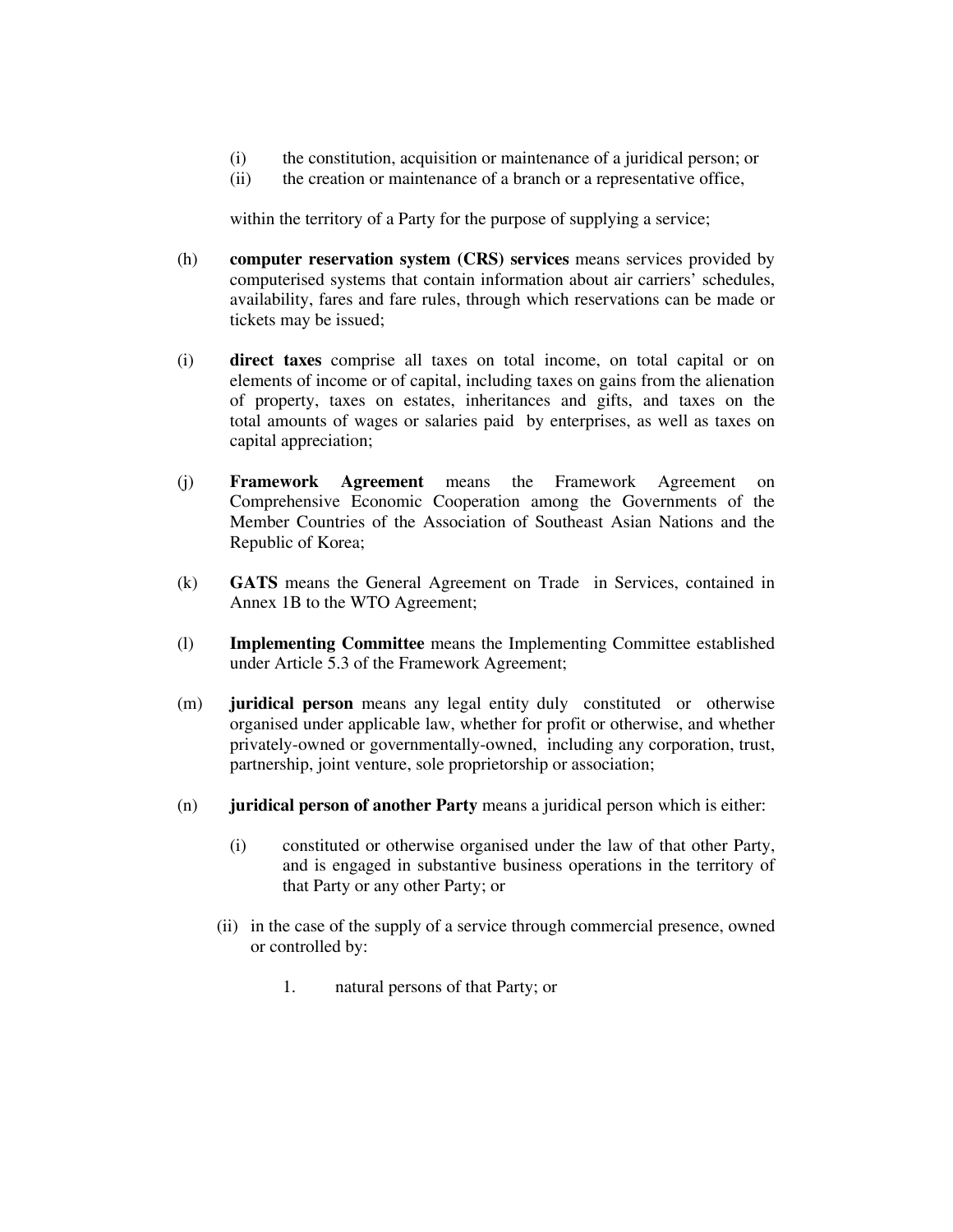- 2. juridical persons of that other Party identified under subparagraph (i)
- (o) a juridical person is:
	- (i) **owned** by persons of a Party if more than 50 per cent of the equity interest in it is beneficially owned by persons of that Party;
	- (ii) **controlled** by persons of a Party if such persons have the power to name a majority of its directors or otherwise to legally direct its actions;
	- (iii) **affiliated** with another person when it controls, or is controlled by, that other person; or when it and the other person are both controlled by the same person;
- (p) **Korea** means the Republic of Korea;
- (q) **measure** means any measure by a Party, whether in the form of a law, regulation, rule, procedure, decision, administrative action, or any other form;
- (r) **measures by Parties** means measures taken by:
	- (i) central, regional or local governments and authorities; and
	- (ii) non-governmental bodies in the exercise of powers delegated by central, regional or local governments or authorities;
- (s) **measures by Parties affecting trade in services** include measures in respect of:
	- (i) the purchase, payment or use of a service;
	- (ii) the access to and use of, in connection with the supply of a service, services which are required by the Parties to be offered to the public generally;
		- (iii) the presence, including commercial presence, of persons of a Party for the supply of a service in the territory of another Party;
- (t) **monopoly supplier of a service** means any person, public or private, which in the relevant market of the territory of a Party is authorised or

established formally or in effect by that Party as the sole supplier of that service;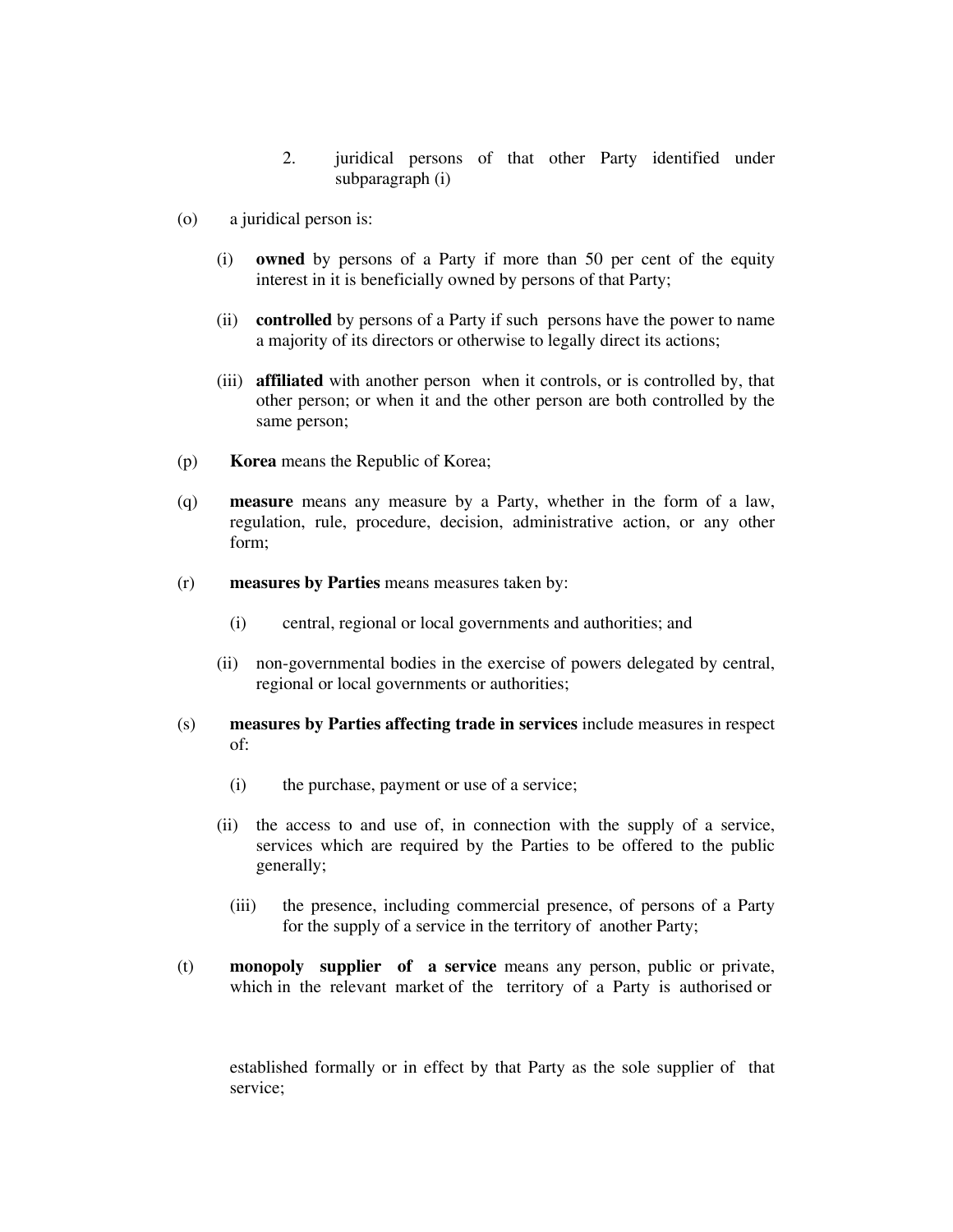- (u) **natural person of another Party** means a natural person who resides in the territory of that other Party or elsewhere and who under the law of that other Party:
	- (i) is a national of that other Party; or
	- (ii) has the right of permanent residence<sup>2</sup> in that other Party, in the case of a Party which accords substantially the same treatment to its permanent residents as it does to its nationals in respect of measures affecting trade in services, as notified in its acceptance of or accession to this Agreement provided that no Party is obligated to accord to such permanent residents treatment more favourable than would be accorded by that other Party to such permanent residents. Such notification shall include the assurance to assume, with respect to the permanent residents, in accordance with its laws and regulations, the same responsibilities that other Party bears with respect to its nationals;
- (v) **new ASEAN Member Countries** means the Kingdom of Cambodia, the Lao People's Democratic Republic, the Union of Myanmar and the Socialist Republic of Viet Nam;
- (w) **Parties** means the ASEAN Member Countries and Korea collectively;
- (x) **Party** means an ASEAN Member Country or Korea;
- (y) **person** means either a natural person or a juridical person;
- (z) **sector** of a service means,

 $\overline{a}$ 

- (i) with reference to a specific commitment, one or more, or all, subsectors of that service, as specified in a Party's Schedule,
- (ii) otherwise, the whole of that service sector, including all of its subsectors;
- (aa) **selling and marketing of air transport services** means opportunities for the air carrier concerned to sell and market freely its air transport

services including all aspects of marketing such as market research, advertising and distribution. These activities do not include the pricing of air transport services nor the applicable conditions;

<sup>2</sup> The Parties may make reservations with respect to permanent residence in their Schedule under this Agreement, provided that those reservations do not prejudice the Parties' rights and obligations in the GATS.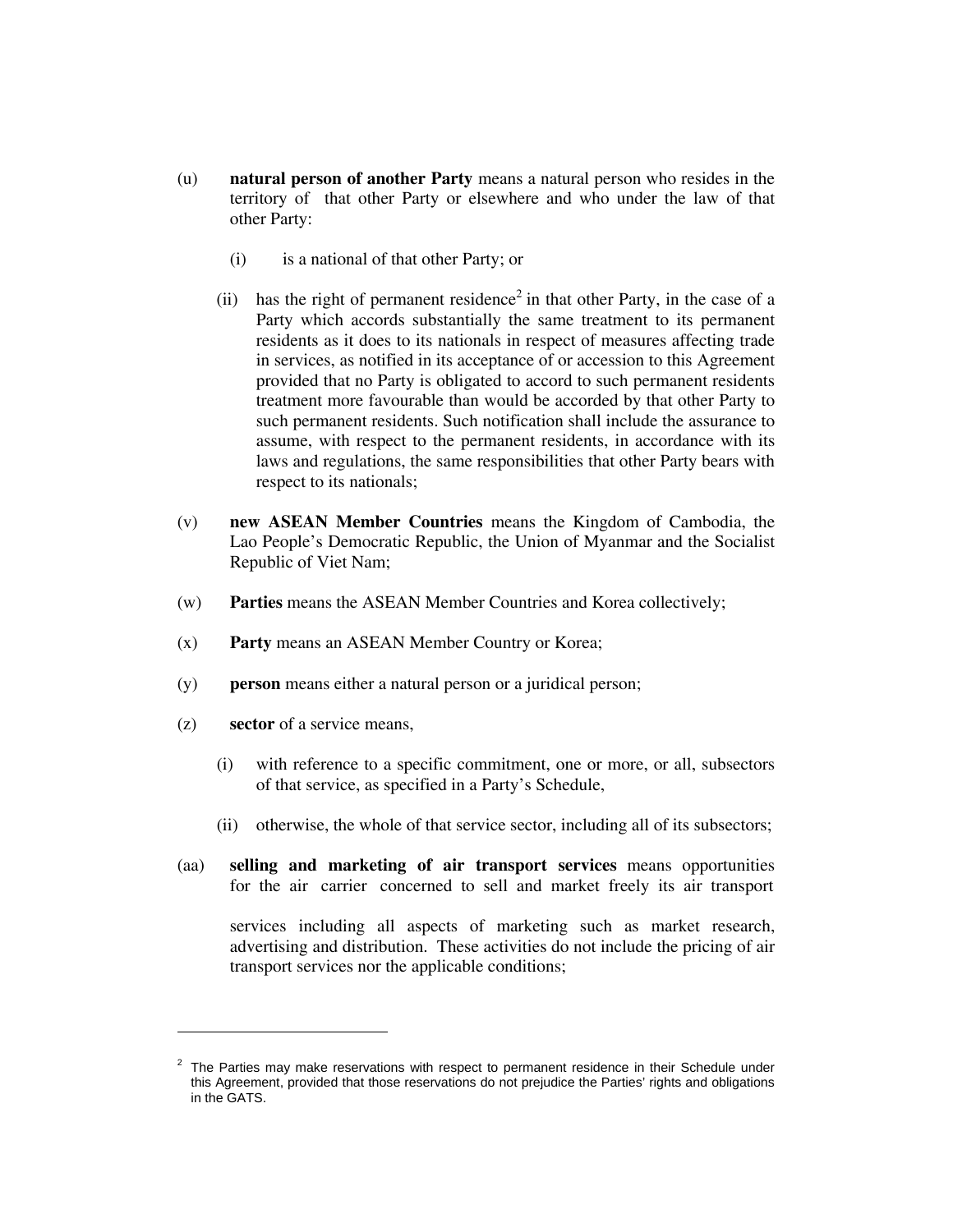- (bb) **services** includes any service in any sector except services supplied in the exercise of governmental authority;
- (cc) **a service supplied in the exercise of governmental authority** means any service which is supplied neither on a commercial basis nor in competition with one or more service suppliers;
- (dd) **service consumer** means any person that receives or uses a service;
- (ee) **service of another Party** means a service which is supplied:
	- (i) from or in the territory of that other Party, or in the case of maritime transport, by a vessel registered under the laws of that other Party, or by a person of that other Party which supplies the service through the operation of a vessel and/or its use in whole or in part; or
	- (ii) in the case of the supply of a service through commercial presence or through the presence of natural persons, by a service supplier of that other Party;
- (ff) **service supplier** means any person that supplies a service;<sup>3</sup>
- (gg) **supply of a service** includes the production, distribution, marketing, sale and delivery of a service;
- (hh) **trade in services** is defined as the supply of a service:

- (i) from the territory of a Party into the territory of any other Party;
- (ii) in the territory of a Party to the service consumer of any other Party;
- (iii) by a service supplier of a Party, through commercial presence in the territory of any other Party;
- (iv) by a service supplier of a Party, through presence of natural persons of a Party in the territory of any other Party;

Where the service is not supplied directly by a juridical person but through other forms of commercial presence such as a branch or a representative office, the service supplier (i.e. the juridical person) shall, nonetheless, through such presence be accorded the treatment provided for service suppliers under this Agreement. Such treatment shall be extended to the presence through which the service is supplied and need not be extended to any other parts of the supplier located outside the territory where the service is supplied.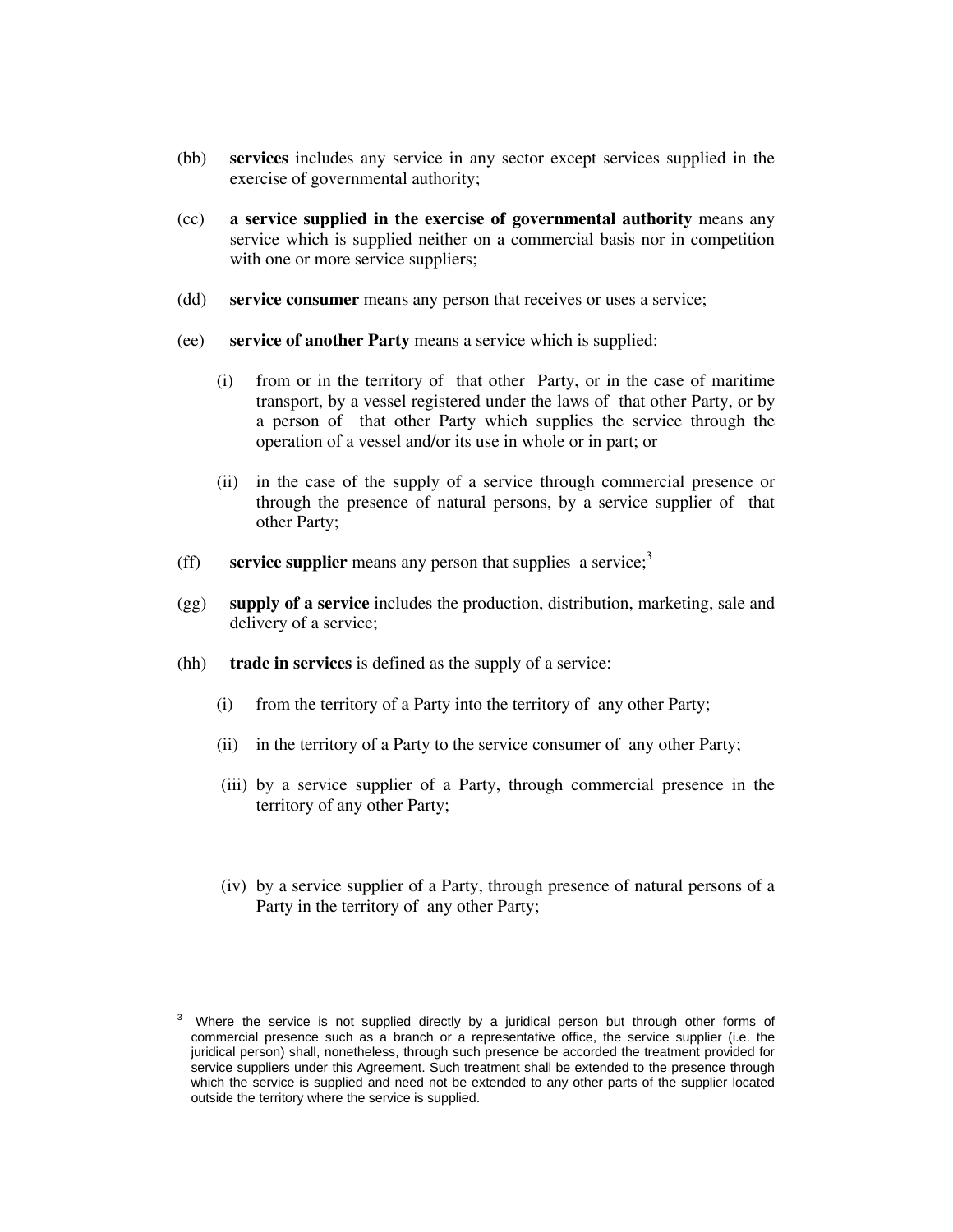- (ii) **traffic rights** means the right for scheduled and non-scheduled services to operate and/or to carry passengers, cargo and mail for remuneration or hire from, to, within, or over the territory of a Party, including points to be served, routes to be operated, types of traffic to be carried, capacity to be provided, tariffs to be charged and their conditions, and criteria for designation of airlines, including such criteria as number, ownership, and control;
- (jj) **WTO** means the World Trade Organisation; and
- (kk) **WTO Agreement** means the Marrakesh Agreement Establishing the World Trade Organisation, done at Marrakesh on the 15th day of April 1994 and the other agreements negotiated thereunder.

# **Article 2 Scope**

- 1. This Agreement applies to measures by the Parties affecting trade in services.
- 2. This Agreement shall not apply to:
	- (a) a service supplied in the exercise of governmental authority within the territory of each respective Party;
	- (b) measures affecting air traffic rights, however granted; or to measures affecting services directly related to the exercise of air traffic rights, other than measures affecting:
		- (i) aircraft repair and maintenance services;
		- (ii) the selling and marketing of air transport services; and
		- (iii) computer reservation system services;
	- (c) cabotage in maritime transport services; and
	- (d) measures affecting natural persons seeking access to the employment market of a Party and measures regarding citizenship, residence or employment on a permanent basis.

3. Article 19, Article 20 and Article 23 of this Agreement shall not apply to laws, regulations or requirements governing the procurement by

governmental agencies of services purchased for governmental purposes and not with a view to commercial resale or with a view to use in the supply of services for commercial sale.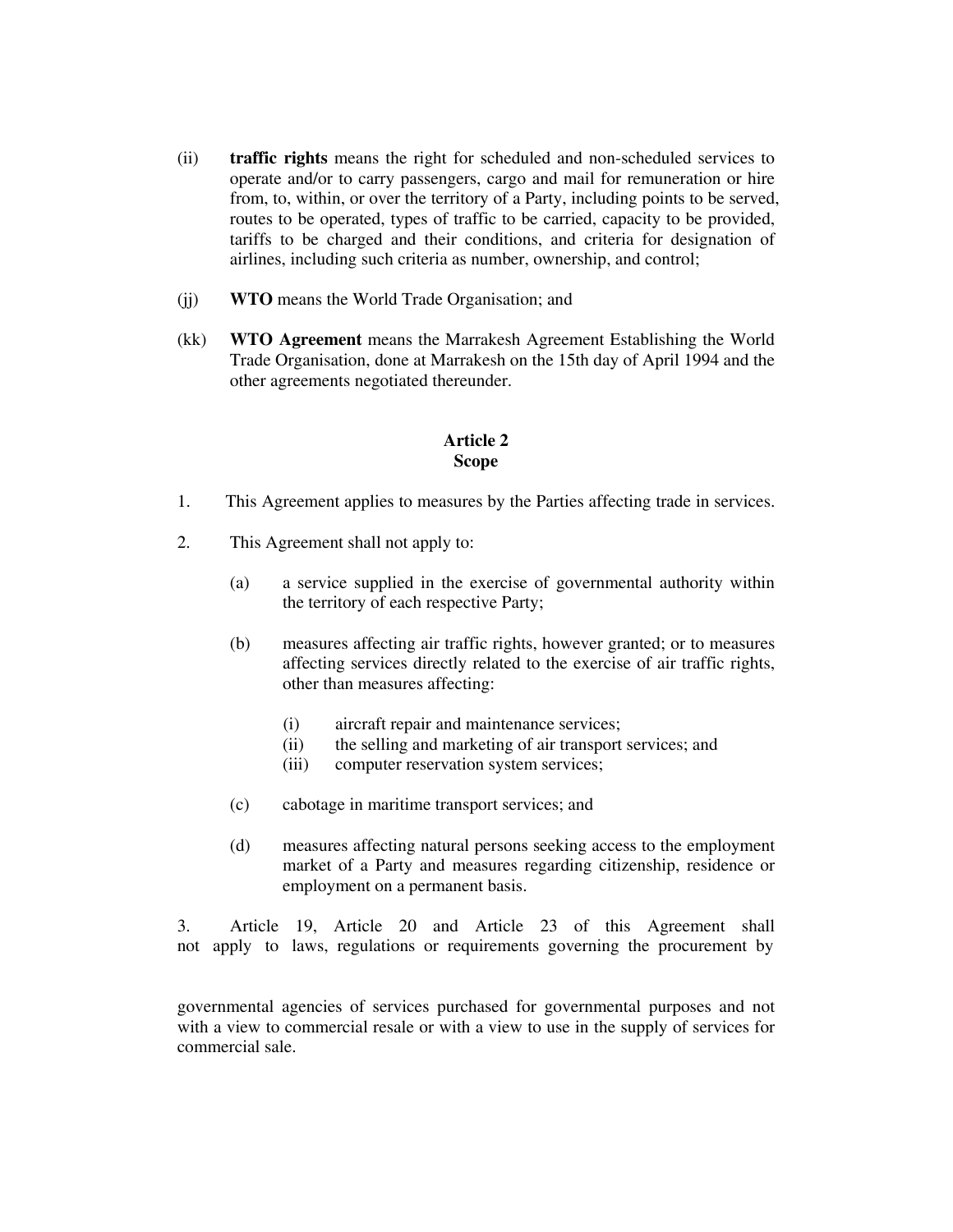4. Nothing in this Agreement shall prevent a Party from applying measures to regulate the entry of natural persons of the other Parties into, or their temporary stay in, its territory, including those measures necessary to protect the integrity of, and to ensure the orderly movement of natural persons across its borders, provided that such measures are not applied in such a manner as to nullify or impair the benefits<sup>4</sup> accruing to the other Parties under the terms of a specific commitment.

#### **CHAPTER II OBLIGATIONS AND DISCIPLINES**

### **Article 3 Regional and Local Government**

In fulfilling its obligations and commitments under this Agreement, each Party shall ensure their observance by regional and local governments and authorities in its territory as well as their observance by non-governmental bodies in the exercise of powers delegated by central, regional or local governments or authorities within its territory.

# **Article 4 Transparency**

1. Each Party shall publish promptly and, except in emergency situations, at the latest by the time of their entry into force, all relevant measures of general application which pertain to or affect the operation of this Agreement. International agreements pertaining to or affecting trade in services to which a Party is a signatory shall also be published.

2. Where publication as referred to in paragraph 1 is not practicable, such information shall be made otherwise publicly available.

3. Each Party shall promptly and at least annually inform the Implementing Committee of the introduction of any new, or any changes to

existing, laws, regulations or administrative guidelines which significantly affect trade in services covered by its specific commitments under this Agreement.

4. Each Party shall respond promptly to all requests by any other Party for specific information on any of its measures of general application or international

<sup>&</sup>lt;sup>4</sup> The sole fact of requiring a visa for natural persons of certain Parties and not for those of others shall not be regarded as nullifying or impairing benefits under a specific commitment.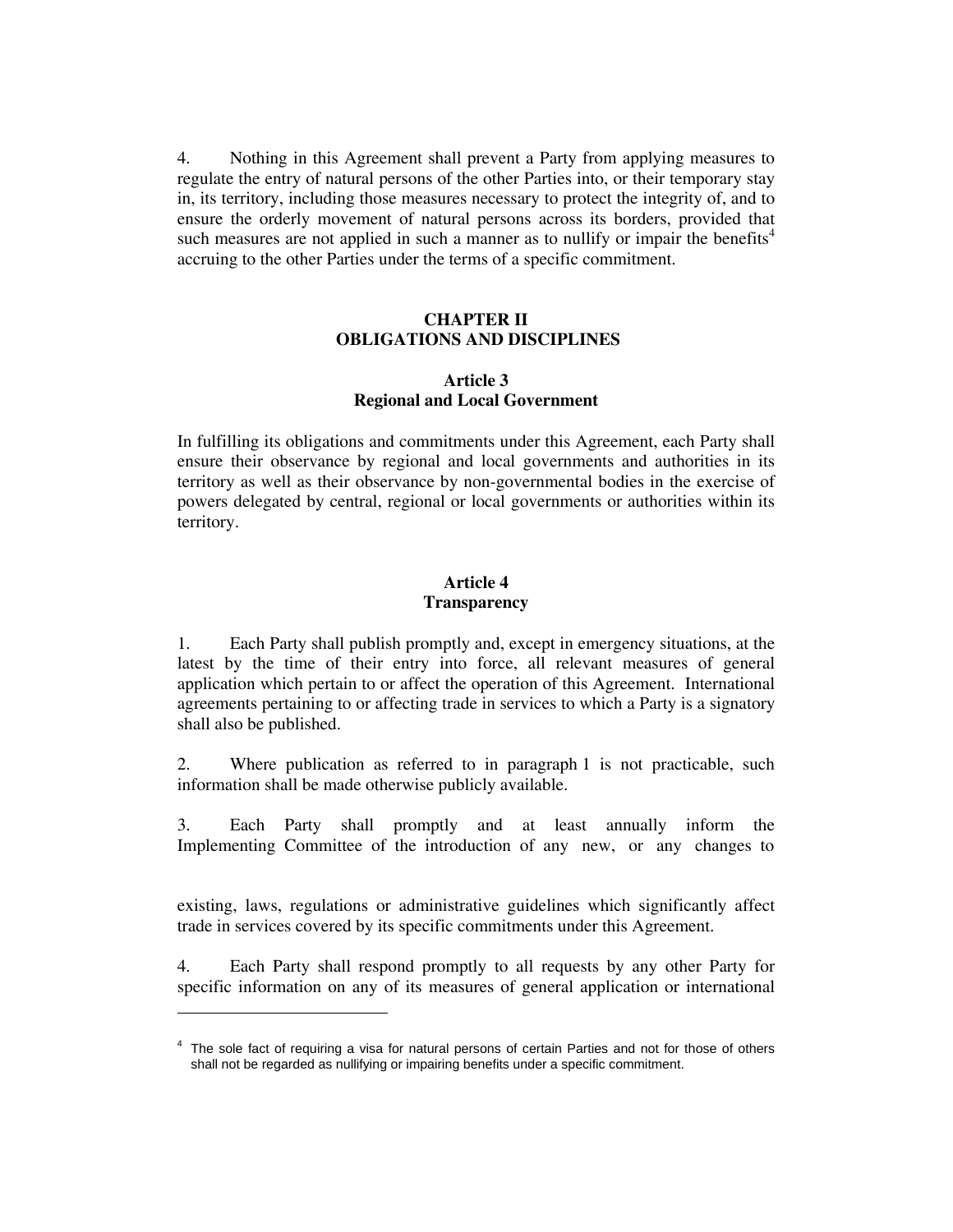agreements within the meaning of paragraph 1. Each Party shall also establish one or more enquiry points to provide specific information to other Parties, upon request, on all such matters as well as those subject to the notification requirement in paragraph 3. Such enquiry points shall be established within two years from the date of entry into force of this Agreement. Appropriate flexibility with respect to the time-limit within which such enquiry points are to be established may be agreed upon for individual developing country Parties. Enquiry points need not be depositories of laws and regulations.

5. Any Party may notify to the Implementing Committee any measure, taken by any other Party, which it considers affects the operation of this Agreement.

#### **Article 5 Disclosure of Confidential Information**

Nothing in this Agreement shall require any Party to provide confidential information, the disclosure of which would impede law enforcement, or otherwise be contrary to the public interest, or which would prejudice legitimate commercial interests of particular enterprises, public or private.

# **Article 6 Domestic Regulation**

1. In sectors where specific commitments are undertaken, each Party shall ensure that all measures of general application affecting trade in services are administered in a reasonable, objective and impartial manner.

- 2. (a) Each Party shall maintain or institute as soon as practicable judicial, arbitral or administrative tribunals or procedures which provide, at the request of an affected service supplier, for the prompt review of, and where justified, appropriate remedies for, administrative decisions affecting trade in services. Where such procedures are not independent of the agency entrusted with the administrative decision concerned, the Party shall ensure that the procedures in fact provide for an objective and impartial review.
	- (b) The provisions of subparagraph (a) shall not be construed to require a Party to institute such tribunals or procedures where this would be inconsistent with its constitutional structure or the nature of its legal system.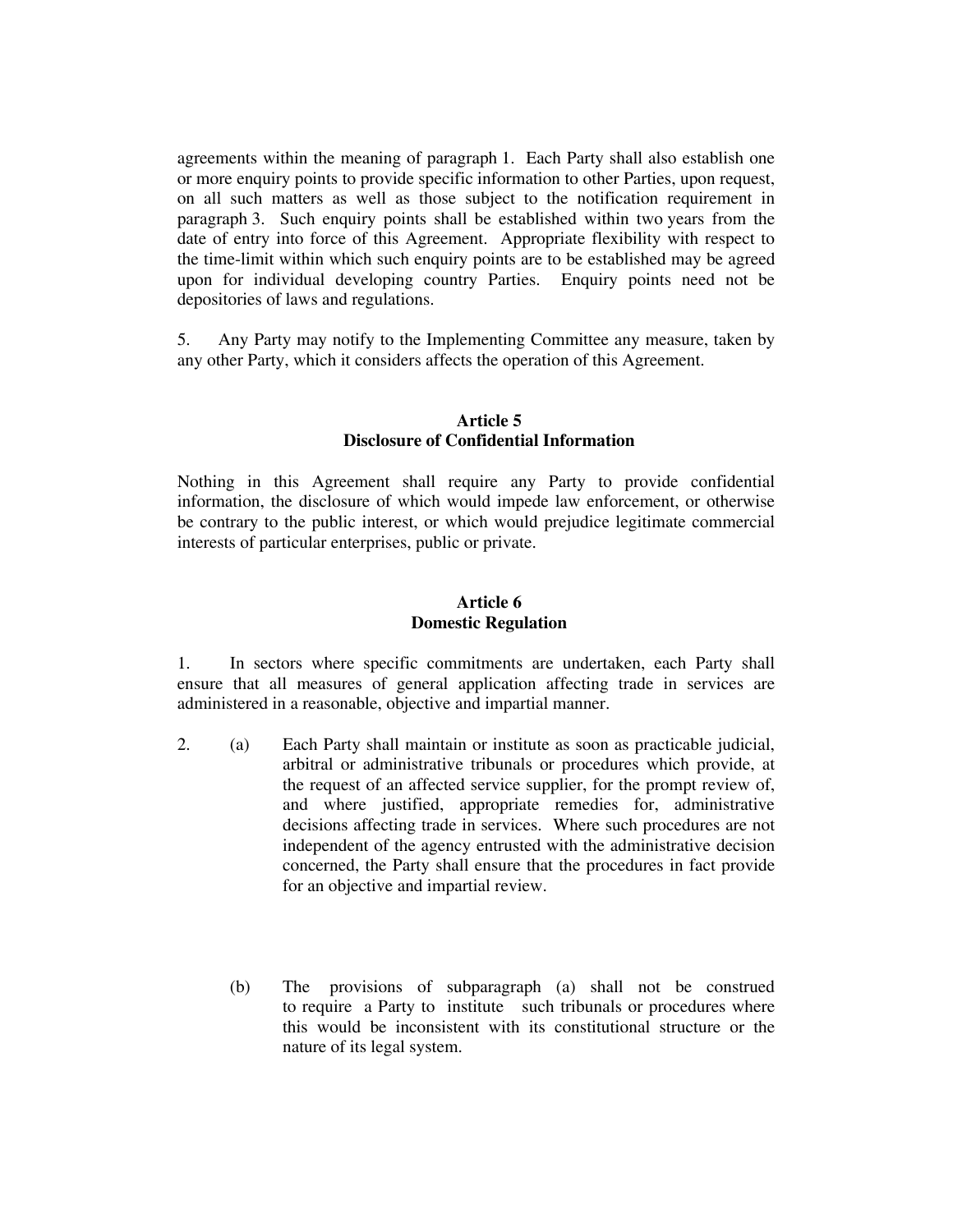3. Where authorisation is required for the supply of a service on which a specific commitment has been made, the competent authorities of a Party shall, within a reasonable period of time after the submission of an application considered complete under domestic laws and regulations, inform the applicant of the decision concerning the application. At the request of the applicant, the competent authorities of the Party shall provide, without undue delay, information concerning the status of the application.

4. With a view to ensuring that measures relating to qualification requirements and procedures, technical standards and licencing requirements do not constitute unnecessary barriers to trade in services, the Implementing Committee shall, through appropriate bodies it may establish, develop any necessary disciplines. Such disciplines shall aim to ensure that such requirements are, *inter alia*:

- (a) based on objective and transparent criteria, such as competence and the ability to supply the service;
- (b) not more burdensome than necessary to ensure the quality of the service;
- (c) in the case of licencing procedures, not in themselves a restriction on the supply of the service.
- 5. (a) In sectors in which a Party has undertaken specific commitments, pending the entry into force of disciplines developed in these sectors pursuant to paragraph 4, the Party shall not apply licencing and qualification requirements and technical standards that nullify or impair such specific commitments in a manner which:
	- (i) does not comply with the criteria outlined in subparagraphs  $4(a)$ , (b) or (c); and
	- (ii) could not reasonably have been expected of that Party at the time the specific commitments in those sectors were made.
	- (b) In determining whether a Party is in conformity with the obligation under paragraph 5(a), account shall be taken of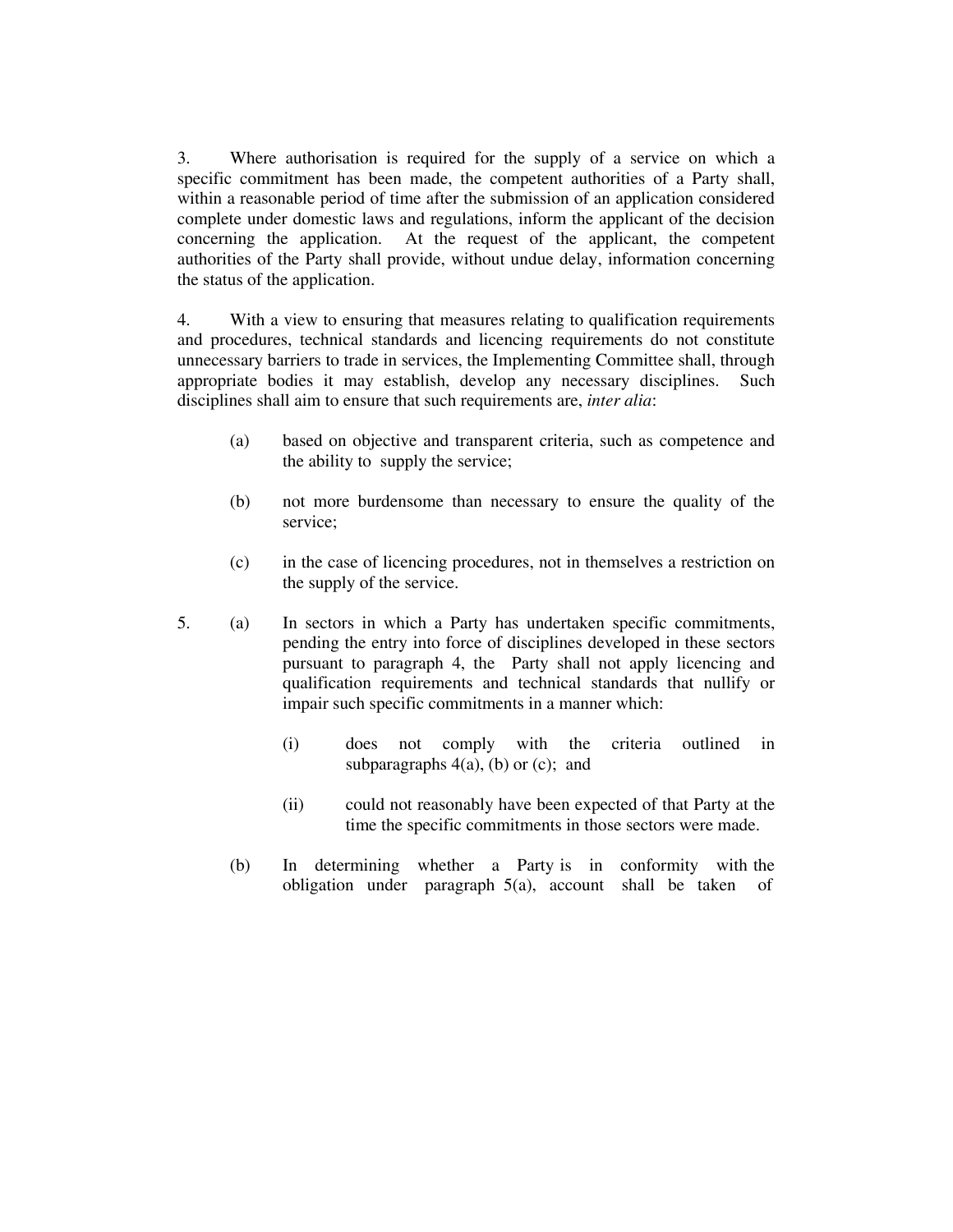international standards of relevant international organisations<sup>5</sup> applied by that Party.

6. In sectors where specific commitments regarding professional services are undertaken, each Party shall provide for adequate procedures to verify the competence of professionals of any other Party.

#### **Article 7 Recognition**

1. For the purposes of fulfillment of their respective standards or criteria for the authorisation, licencing or certification of services suppliers, each Party may recognise the education or experience obtained, requirements met, or licences or certifications granted in another Party. Such recognition, which may be achieved through harmonisation or otherwise, may be based upon an agreement or arrangement between the Parties or the relevant competent bodies or may be accorded autonomously.

2. A Party that is a party to an agreement or arrangement of the type referred to in paragraph 1, whether existing or future, shall afford adequate opportunity for other interested Parties to negotiate their accession to such an agreement or arrangement or to negotiate comparable ones with it. Where a Party accords recognition autonomously, it shall afford adequate opportunity for any other Party to demonstrate that education, experience, licences, or certifications obtained or requirements met in that other Party's territory should be recognised.

3. A Party shall not accord recognition in a manner which would constitute a means of discrimination between countries in the application of its standards or criteria for the authorisation, licencing or certification of services suppliers, or a disguised restriction on trade in services.

4. Each Party shall endeavour:

- (a) within 12 months from the date on which this Agreement takes effect for it, to inform the Implementing Committee of its existing recognition measures and state whether such measures are based on agreements or arrangements of the type referred to in paragraph 1;
- (b) to promptly inform the Implementing Committee as far in advance as possible of the opening of negotiations on an

<sup>5</sup> The term "relevant international organisations" refers to international bodies whose membership is open to the relevant bodies of at least all Members of the WTO.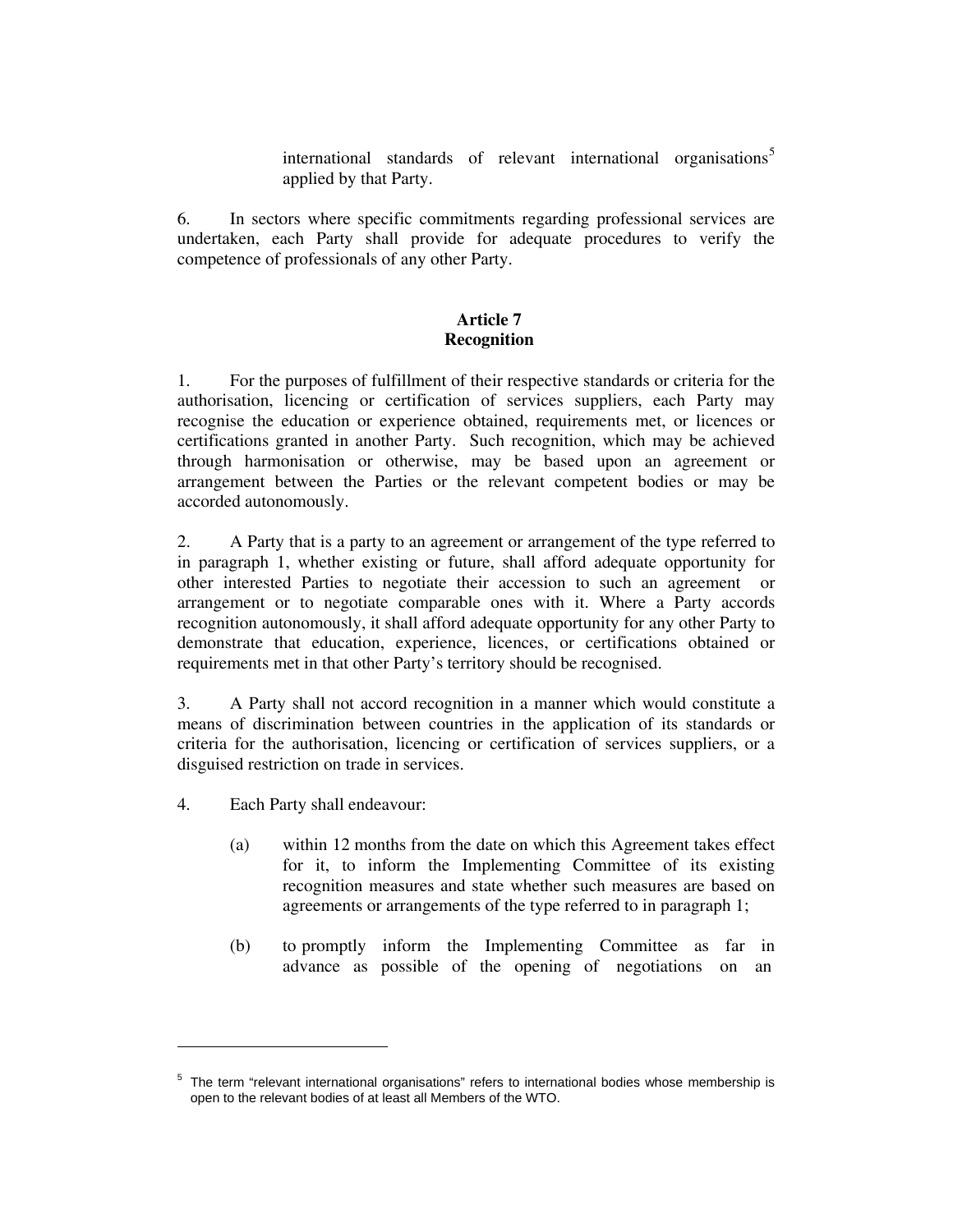agreement or arrangement of the type referred to in paragraph 1 in order to provide adequate opportunity to any other Party to indicate their interest in participating in the negotiations before they enter a substantive phase;

(c) to promptly inform the Implementing Committee when it adopts new recognition measures or significantly modifies existing ones and state whether the measures are based on an agreement or arrangement of the type referred to in paragraph 1.

5. Wherever appropriate, recognition should be based on multilaterally agreed criteria. In appropriate cases, Parties shall work in cooperation with relevant intergovernmental and non-governmental organisations towards the establishment and adoption of common international standards and criteria for recognition and common international standards for the practice of relevant services trades and professions.

# **Article 8 Monopolies and Exclusive Service Suppliers**

1. Each Party shall ensure that any monopoly supplier of a service in its territory does not, in the supply of the monopoly service in the relevant market, act in a manner inconsistent with that Party's obligations under Article 19 and Article 20*.*

2. Where a Party's monopoly supplier competes, either directly or through an affiliated company, in the supply of a service outside the scope of its monopoly rights and which is subject to that Party's specific commitments, the Party shall ensure that such a supplier does not abuse its monopoly position to act in its territory in a manner inconsistent with such commitments.

3. If any Party has a reason to believe that a monopoly supplier of a service of any other Party is acting in a manner inconsistent with paragraph 1 or 2, that Party may request the Party establishing, maintaining or authorising such supplier to provide specific information concerning the relevant operations.

4. The provisions of this Article shall also apply to cases of exclusive service suppliers, where a Party, formally or in effect,

(a) authorises or establishes a small number of service suppliers; and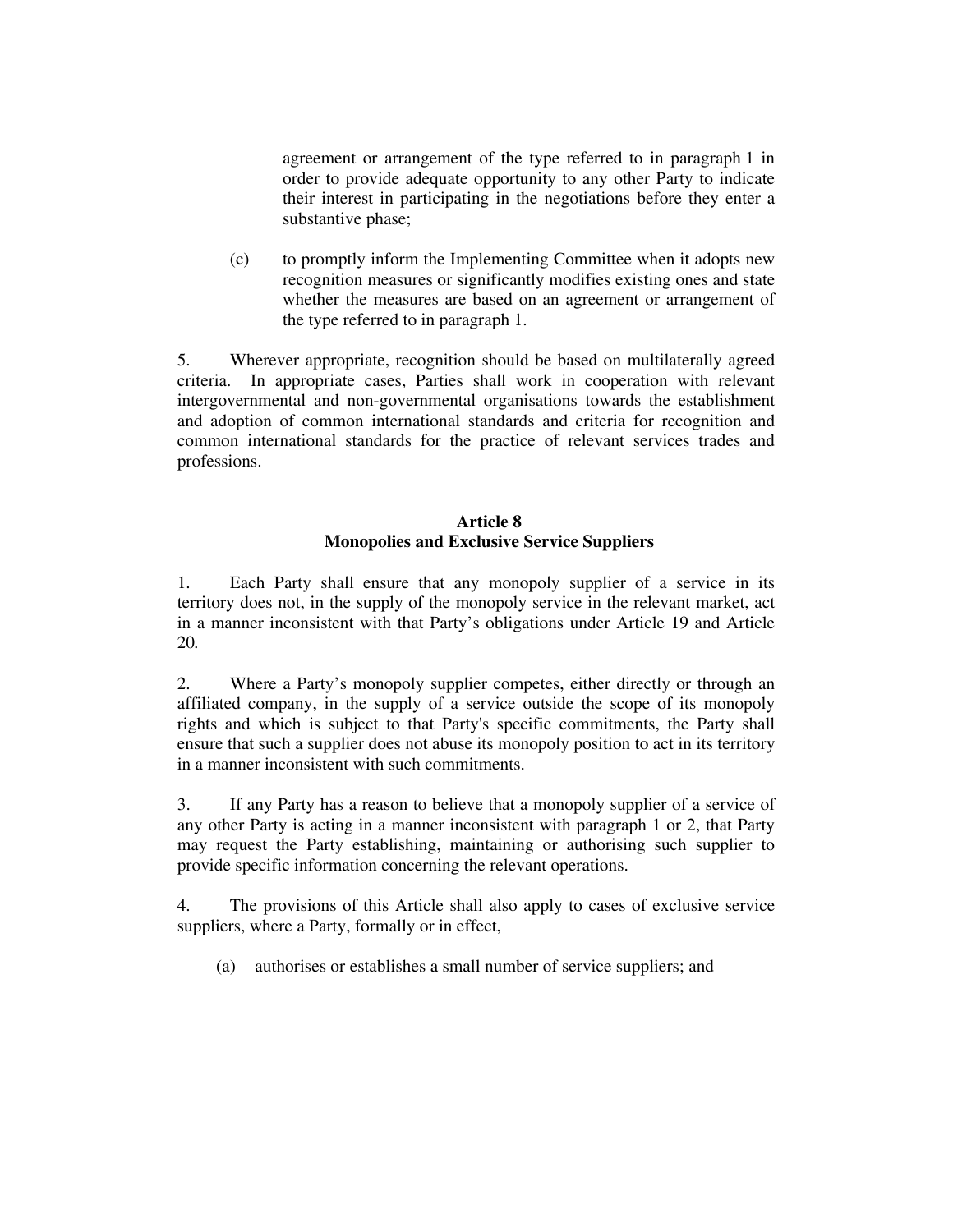(b) substantially prevents competition among those suppliers in its territory.

5. If, after the date of entry into force of this Agreement, a Party grants monopoly rights regarding the supply of a service covered by its specific commitments, that Party shall notify the Implementing Committee no later than three months before the intended implementation of the grant of monopoly rights and the provisions of paragraphs 1(b) (other than the three-year restriction), 2, 3, 4, and 5 of Article 25 shall apply.

#### **Article 9 Business Practices**

1. Parties recognise that certain business practices of service suppliers, other than those falling under Article 8, may restrain competition and thereby restrict trade in services.

2. Each Party shall, at the request of any other Party (the "Requesting Party"), enter into consultations with a view to eliminating practices referred to in paragraph 1. The Party addressed (the "Requested Party"), shall accord full and sympathetic consideration to such a request and shall cooperate through the supply of publicly available non-confidential information of relevance to the matter in question. The Requested Party shall also provide other information available to the Requesting Party, subject to its domestic law and to the conclusion of satisfactory agreement concerning the safeguarding of its confidentiality by the Requesting Party.

#### **Article 10 Safeguards**

1. The Parties note the multilateral negotiations pursuant to Article X of the GATS on the question of emergency safeguard measures based on the principles of non-discrimination. Upon the conclusion of such multilateral negotiations, the Parties shall conduct a review for the purpose of discussing appropriate amendments to this Agreement so as to incorporate the results of the multilateral negotiations.

2. In the event that the implementation of this Agreement causes substantial adverse impact to a service sector of a Party before the conclusion of the multilateral negotiations referred to in paragraph 1, the affected Party may request for consultations with the other Party for the purposes of discussing any measure with respect to the affected service sector. Any measure taken pursuant to this paragraph shall be mutually agreed by the Parties concerned. The Parties concerned shall take into account the

circumstances of the particular case and give sympathetic consideration to the Party seeking to take a measure.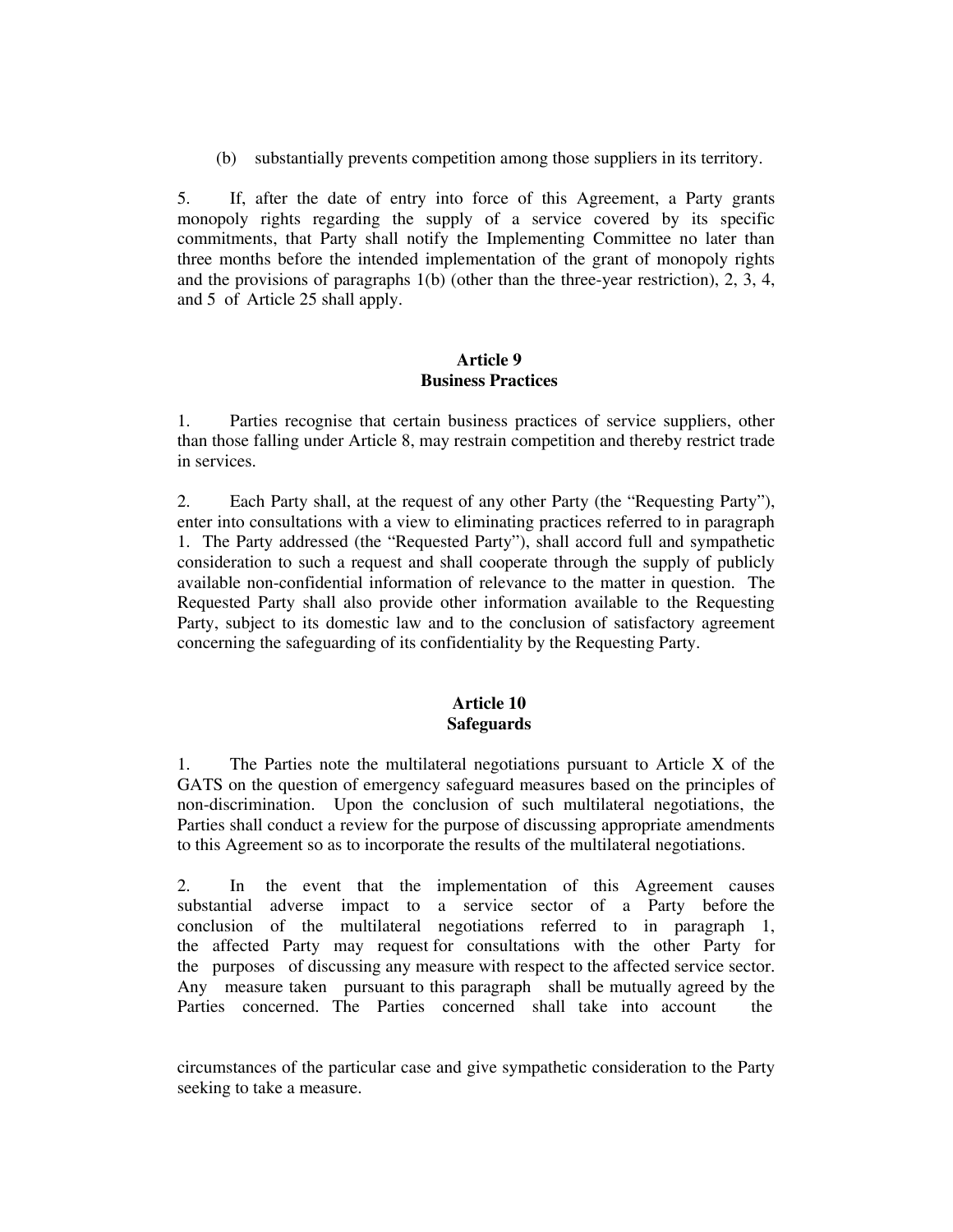#### **Article 11 Payments and Transfers**

1. Except under the circumstances envisaged in Article 12, a Party shall not apply restrictions on international transfers and payments for current transactions relating to its specific commitments.

2. Nothing in this Agreement shall affect the rights and obligations of any Party who is a member of the International Monetary Fund under the Articles of Agreement of the Fund, including the use of exchange actions which are in conformity with the Articles of Agreement, provided that a Party shall not impose restrictions on any capital transactions inconsistently with its specific commitments regarding such transactions, except under Article 12 or at the request of the Fund.

### **Article 12 Restrictions to Safeguard the Balance of Payments**

1. Where a Party is in serious balance of payments and external financial difficulties or threat thereof, it may adopt or maintain restrictions on trade in services in accordance with Article XII of the GATS.

2. Any restrictions adopted or maintained under paragraph 1, or any changes therein, shall be promptly notified to the Implementing Committee.

#### **Article 13 General Exceptions**

Subject to the requirement that such measures are not applied in a manner which would constitute a means of arbitrary or unjustifiable discrimination between Parties where like conditions prevail, or a disguised restriction on trade in services, nothing in this Agreement shall be construed to prevent the adoption or enforcement by any Party of measures:

(a) necessary to protect public morals or to maintain public order<sup>6</sup>;

(b) necessary to protect human, animal or plant life or health;

 $6$  The public order exception may be invoked only where a genuine and sufficiently serious threat is posed to one of the fundamental interests of society.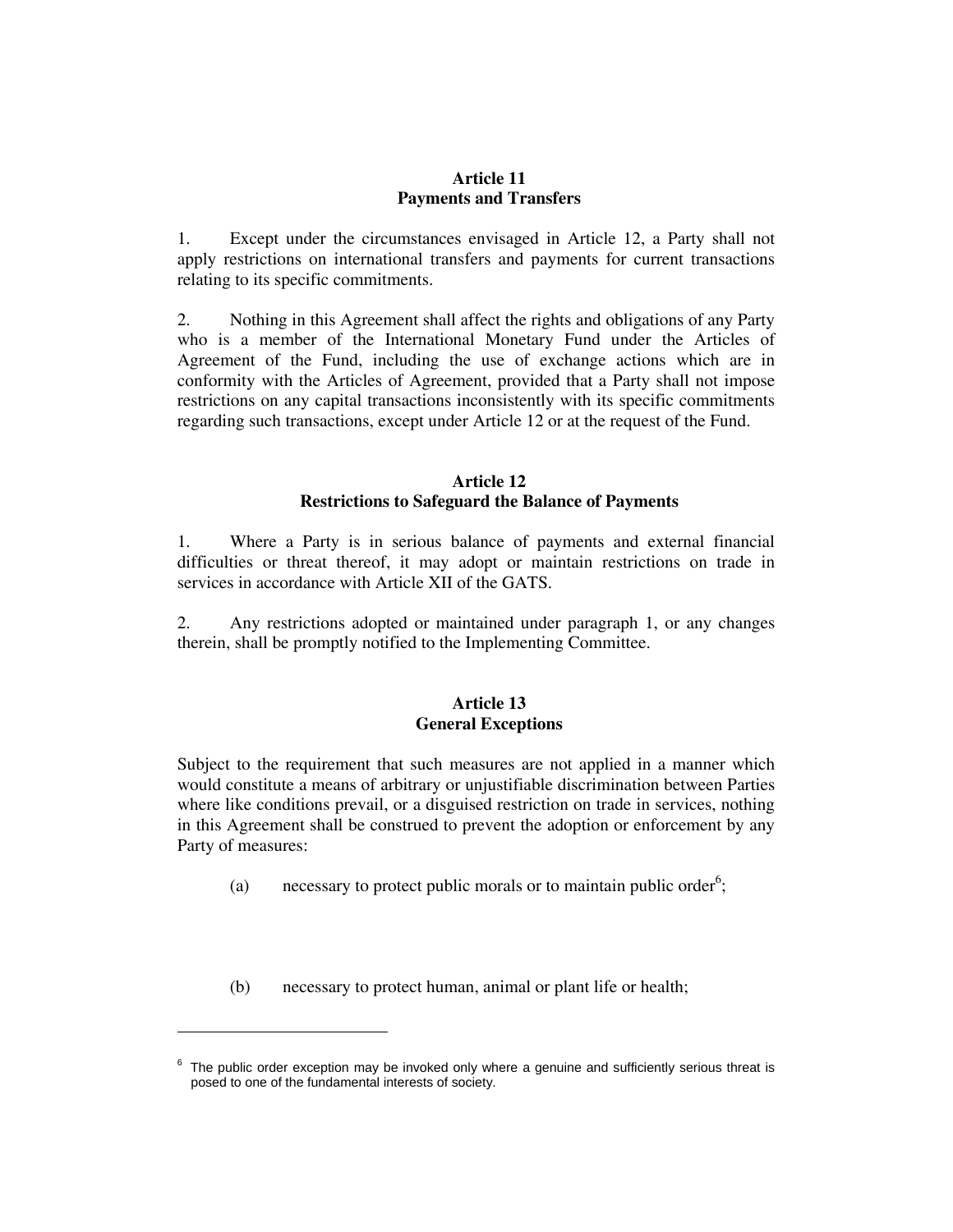- (c) necessary to secure compliance with laws or regulations which are not inconsistent with the provisions of this Agreement including those relating to:
	- (i) the prevention of deceptive and fraudulent practices or to deal with the effects of a default on services contracts:
	- (ii) the protection of the privacy of individuals in relation to the processing and dissemination of personal data and the protection of confidentiality of individual records and accounts;
	- (iii) safety;
- (d) inconsistent with Article 20, provided that the difference in treatment is aimed at ensuring the equitable or effective<sup>7</sup> imposition or collection of direct taxes in respect of services or service suppliers of other Parties;
- (e) with difference in treatment provided that it is the result of an agreement on the avoidance of double taxation or provisions on the avoidance of double taxation in any other international agreement or arrangement by which the Party is bound.

# **Article 14 Security Exceptions**

1. Nothing in this Agreement shall be construed:

<sup>7</sup> Measures that are aimed at ensuring the equitable or effective imposition or collection of direct taxes include measures taken by a Party under its taxation system which:

<sup>(</sup>i) apply to non-resident service suppliers in recognition of the fact that the tax obligation of non-residents is determined with respect to taxable items sourced or located in the Party's territory; or

<sup>(</sup>ii) apply to non-residents in order to ensure the imposition or collection of taxes in the Party's territory; or

<sup>(</sup>iii) apply to non-residents or residents in order to prevent the avoidance or evasion of taxes, including compliance measures; or

<sup>(</sup>iv) apply to consumers of services supplied in or from the territory of another Party in order to ensure the imposition or collection of taxes on such consumers derived from sources in the Party's territory; or

<sup>(</sup>v) distinguish service suppliers subject to tax on worldwide taxable items from other service suppliers, in recognition of the difference in the nature of the tax base between them; or

<sup>(</sup>vi) determine, allocate or apportion income, profit, gain, loss, deduction or credit of resident persons or branches, or between related persons or branches of the same person, in order to safeguard the Party's tax base.

Tax terms or concepts in paragraph (d) of Article 13 (General Exceptions) and in this footnote are determined according to tax definitions and concepts, or equivalent or similar definitions and concepts, under the domestic law of the Party taking the measure.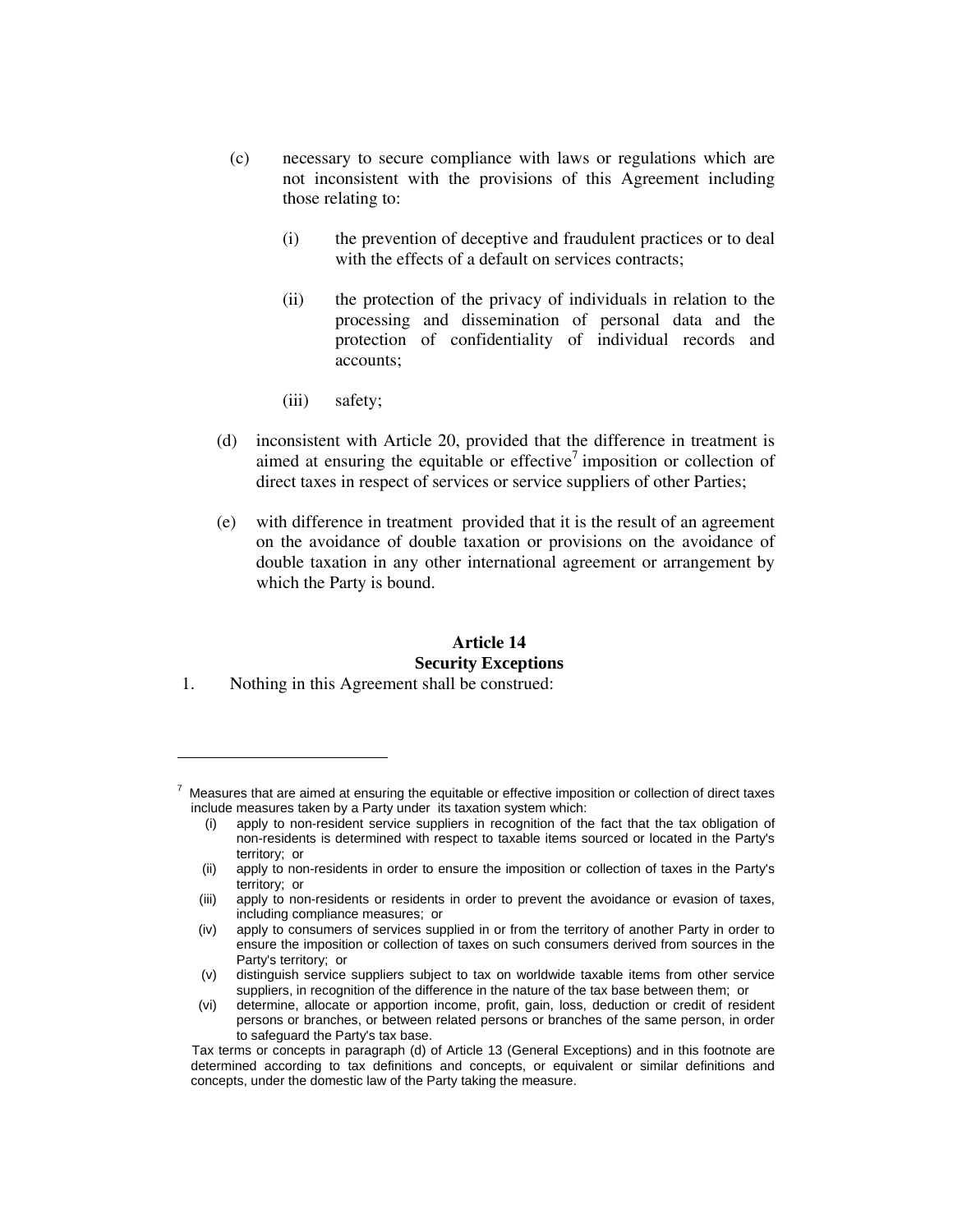- (a) to require any Party to furnish any information the disclosure of which it considers contrary to its essential security interests; or
- (b) to prevent any Party from taking any action which it considers necessary for the protection of its essential security interests, including but not limited to:
	- (i) action relating to fissionable and fusionable materials or the materials from which they are derived;
	- (ii) action relating to the supply of services as carried out directly or indirectly for the purpose of provisioning a military establishment;
	- (iii) action taken so as to protect critical public infrastructures including communications, power and water infrastructures from deliberate attempts intended to disable or degrade such infrastructures;
	- (iv) action taken in time of war or other emergency in domestic or international relations; or
- (c) to prevent any Party from taking any action in pursuance of its obligations under the United Nations Charter for the maintenance of international peace and security.

 2. The Implementing Committee shall be informed to the fullest extent possible of measures taken under paragraphs 1(b) and (c) and of their termination.

#### **Article 15 Subsidies**

1. Except where provided in this Article, this Agreement shall not apply to subsidies or grants provided by a Party, or to any conditions attached to the receipt or continued receipt of such subsidies or grants, whether or not such subsidies or grants are offered exclusively to domestic services, service consumers or service suppliers. If such subsidies or grants significantly affect trade in services committed under this Agreement, any Party may request for consultations with a view to an amicable resolution of this matter.

- 2. Pursuant to this Agreement, the Parties shall:
	- (a) on request, provide information on subsidies related to trade in services committed under this Agreement to any requesting Party; and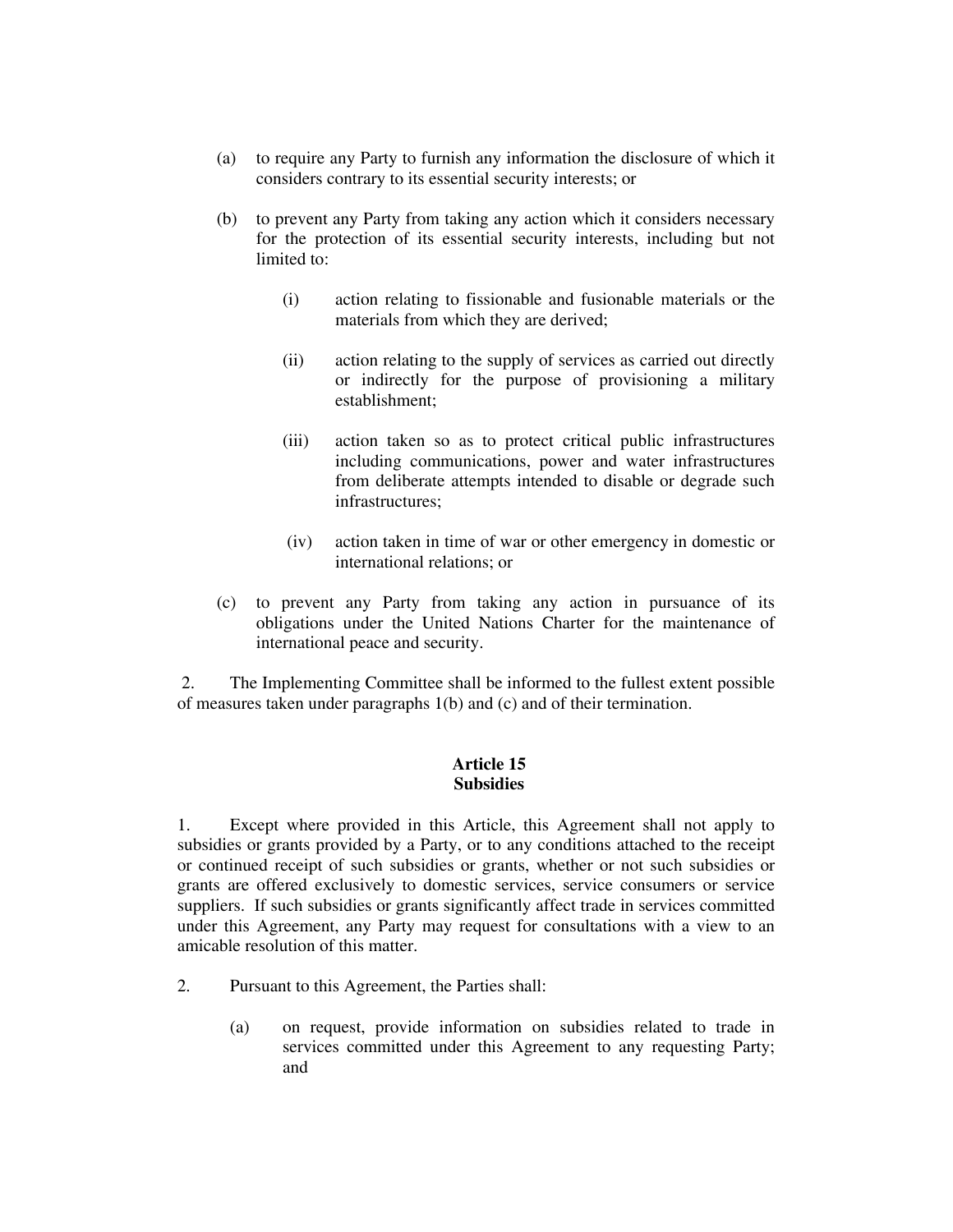(b) review the treatment of subsidies when relevant disciplines are developed by the WTO.

#### **Article 16 WTO Disciplines**

Subject to any future agreements as may be agreed pursuant to reviews of this Agreement by the Parties under Article 26, the Parties hereby agree and reaffirm their commitments to abide by the provisions of the WTO Agreement as are relevant and applicable to trade in services.

#### **Article 17 Cooperation**

The Parties shall strengthen cooperation efforts in services sectors, including sectors mutually agreed upon by the Parties.

#### **Article 18 Increasing Participation of new ASEAN Member Countries**

The increasing participation of new ASEAN Member Countries on trade in services shall be facilitated through negotiated specific commitments, relating to:

- (a) the strengthening of their domestic services capacity and its efficiency and competitiveness, *inter alia* through access to technology on a commercial basis;
- (b) the improvement of their access to distribution channels and information networks;
- (c) the liberalisation of market access in sectors and modes of supply of export interest to them; and
- (d) flexibility for new ASEAN Member Countries for opening fewer sectors, liberalising fewer types of transactions and progressively extending market access in line with their respective development situation.

#### **CHAPTER III SPECIFIC COMMITMENTS**

**Article 19 Market Access**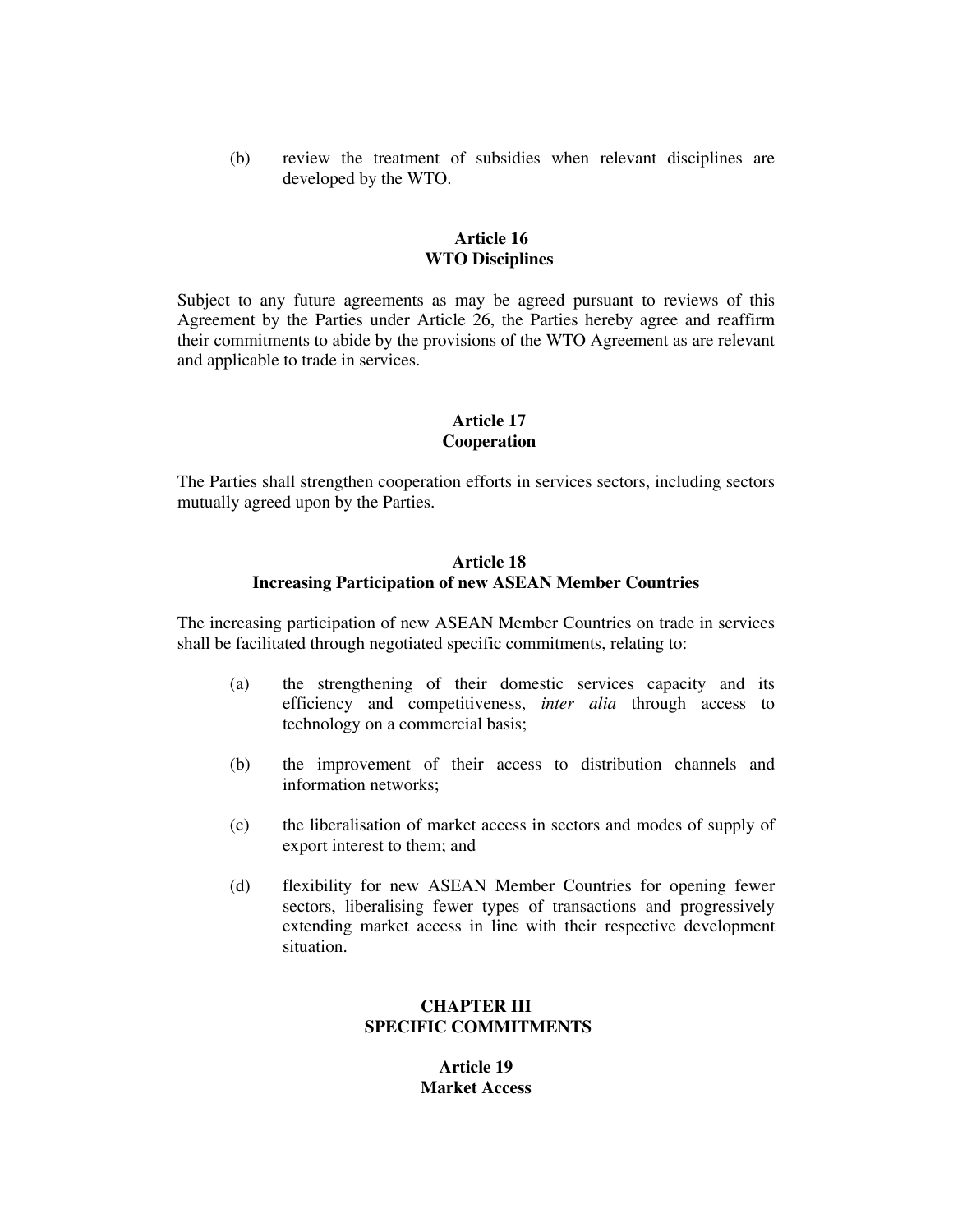1. With respect to market access through the modes of supply identified in Article 1(hh), a Party shall accord services and service suppliers of any other Party treatment no less favourable than that provided for under the terms, limitations and conditions agreed and specified in its Schedule.<sup>8</sup>

2. In sectors where market-access commitments are undertaken, the measures which a Party shall not maintain or adopt either on the basis of a regional subdivision or on the basis of its entire territory, unless otherwise specified in its Schedule, are defined as:

- (a) limitations on the number of service suppliers whether in the form of numerical quotas, monopolies, exclusive service suppliers or the requirements of an economic needs test;
- (b) limitations on the total value of service transactions or assets in the form of numerical quotas or the requirement of an economic needs test;
- (c) limitations on the total number of service operations or on the total quantity of service output expressed in terms of designated numerical units in the form of quotas or the requirement of an economic needs test:<sup>9</sup>
- (d) limitations on the total number of natural persons that may be employed in a particular service sector or that a service supplier may employ and who are necessary for, and directly related to, the supply of a specific service in the form of numerical quotas or the requirement of an economic needs test;
- (e) measures which restrict or require specific types of legal entity or joint venture through which a service supplier may supply a service; and

<sup>8</sup> If a Party undertakes a market-access commitment in relation to the supply of a service through the mode of supply referred to in Article 1(hh)(i) and if the cross-border movement of capital is an essential part of the service itself, that Party is thereby committed to allow such movement of capital. If a Party undertakes a market-access commitment in relation to the supply of a service through the mode of supply referred to in Article 1(hh)(iii), it is thereby committed to allow related transfers of capital into its territory.

<sup>9</sup> Subparagraph 2(c) does not cover measures of a Party which limit inputs for the supply of services.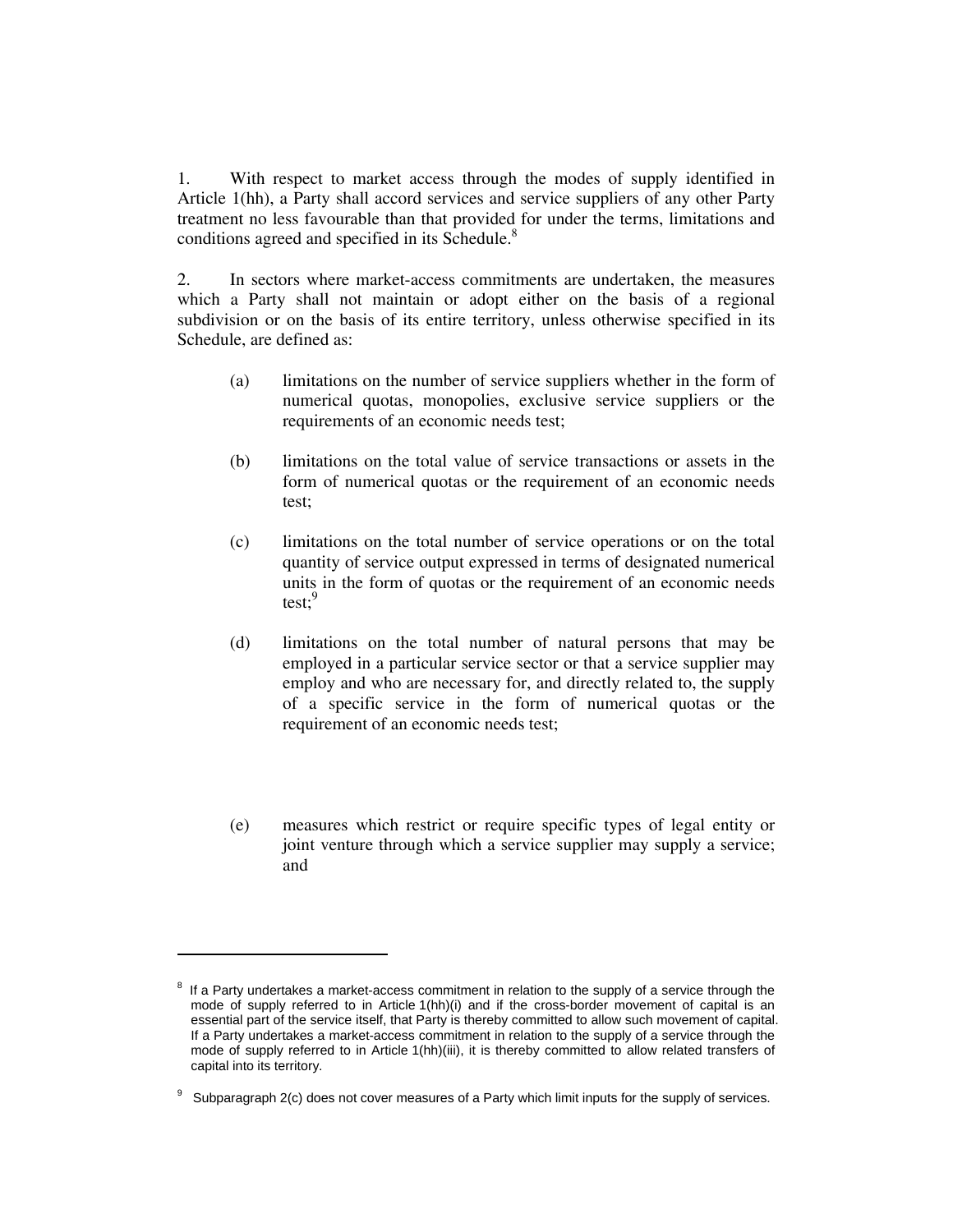(f) limitations on the participation of foreign capital in terms of maximum percentage limit on foreign shareholding or the total value of individual or aggregate foreign investment.

#### **Article 20 National Treatment**

1. In the sectors inscribed in its Schedule, and subject to any conditions and qualifications set out therein, each Party shall accord to services and service suppliers of any other Party, in respect of all measures affecting the supply of services, treatment no less favourable than that it accords to its own like services and service suppliers.<sup>10</sup>

2. A Party may meet the requirement of paragraph 1 by according to services and service suppliers of any other Party, either formally identical treatment or formally different treatment to that it accords to its own like services and service suppliers.

3. Formally identical or formally different treatment shall be considered to be less favourable if it modifies the conditions of competition in favour of services or service suppliers of the Party compared to like services or service suppliers of any other Party.

# **Article 21 Additional Commitments**

The Parties may negotiate commitments with respect to measures affecting trade in services not subject to scheduling under Article 19 or Article 20, including those regarding qualifications, standards or licencing matters. Such commitments shall be inscribed in a Party's Schedule.

# **Article 22 Schedules of Specific Commitments**

1. Each Party shall set out in a schedule the specific commitments it undertakes under Article 19, Article 20 and Article 21. With respect to sectors where such commitments are undertaken, each Schedule shall specify:

(a) terms, limitations and conditions on market access;

<sup>&</sup>lt;sup>10</sup> Specific commitments assumed under this Article shall not be construed to require any Party to compensate for any inherent competitive disadvantages which result from the foreign character of the relevant services or service suppliers.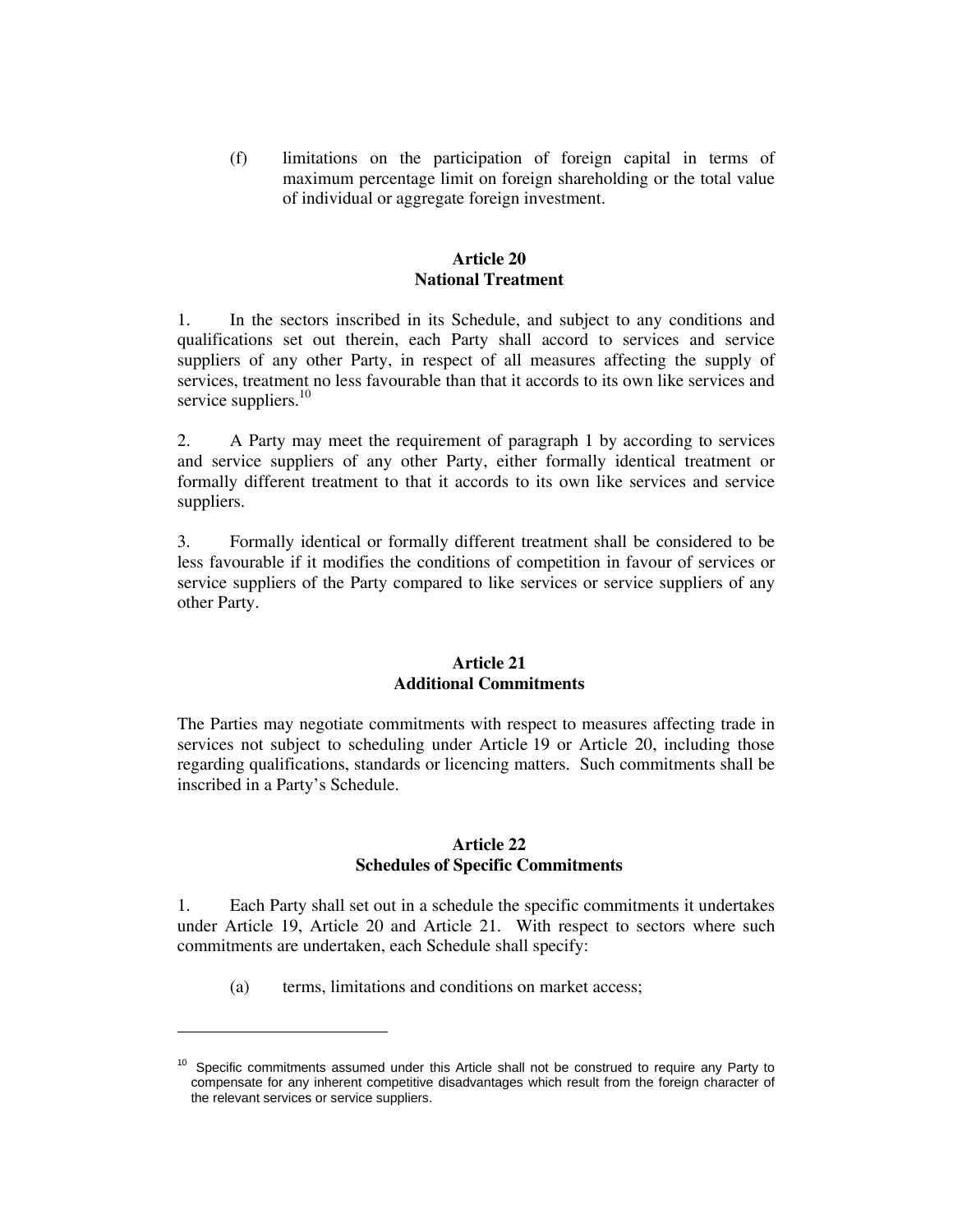- (b) conditions and qualifications on national treatment;
- (c) undertakings relating to additional commitments;
- (d) where appropriate the time-frame for implementation of such commitments; and
- (e) the date of entry into force of such commitments.

2. Measures inconsistent with Article 19 shall be inscribed in the column relating to Article 19, and measures inconsistent with Article 20 shall be inscribed in the column relating to Article 20.

3. The Schedules shall be annexed to this Agreement and shall form an integral part thereof.

#### **Article 23 Application and Extension of Commitments**

1. Korea shall make a single schedule of specific commitments under Article 22 and shall apply this Schedule to all ASEAN Member Countries*.* 

2. Each ASEAN Member Country shall make its individual schedule of specific commitments under Article 22 and shall apply this Schedule to Korea and the rest of the ASEAN Member Countries.

#### **Article 24 Progressive Liberalisation**

The Parties shall, at the reviews pursuant to Article 26, enter into successive rounds of negotiations to negotiate further packages of specific commitments under this Agreement so as to progressively liberalise trade in services between the Parties.

#### **Article 25 Modification of Schedules**

1. A Party may modify or withdraw any commitment in its Schedule, at any time after three years have elapsed from the date on which that commitment has entered into force, provided that:

(a) it notifies the Parties as well as the Implementing Committee of its intention to modify or withdraw a commitment no later than three months before the intended date of implementation of the modification or withdrawal; and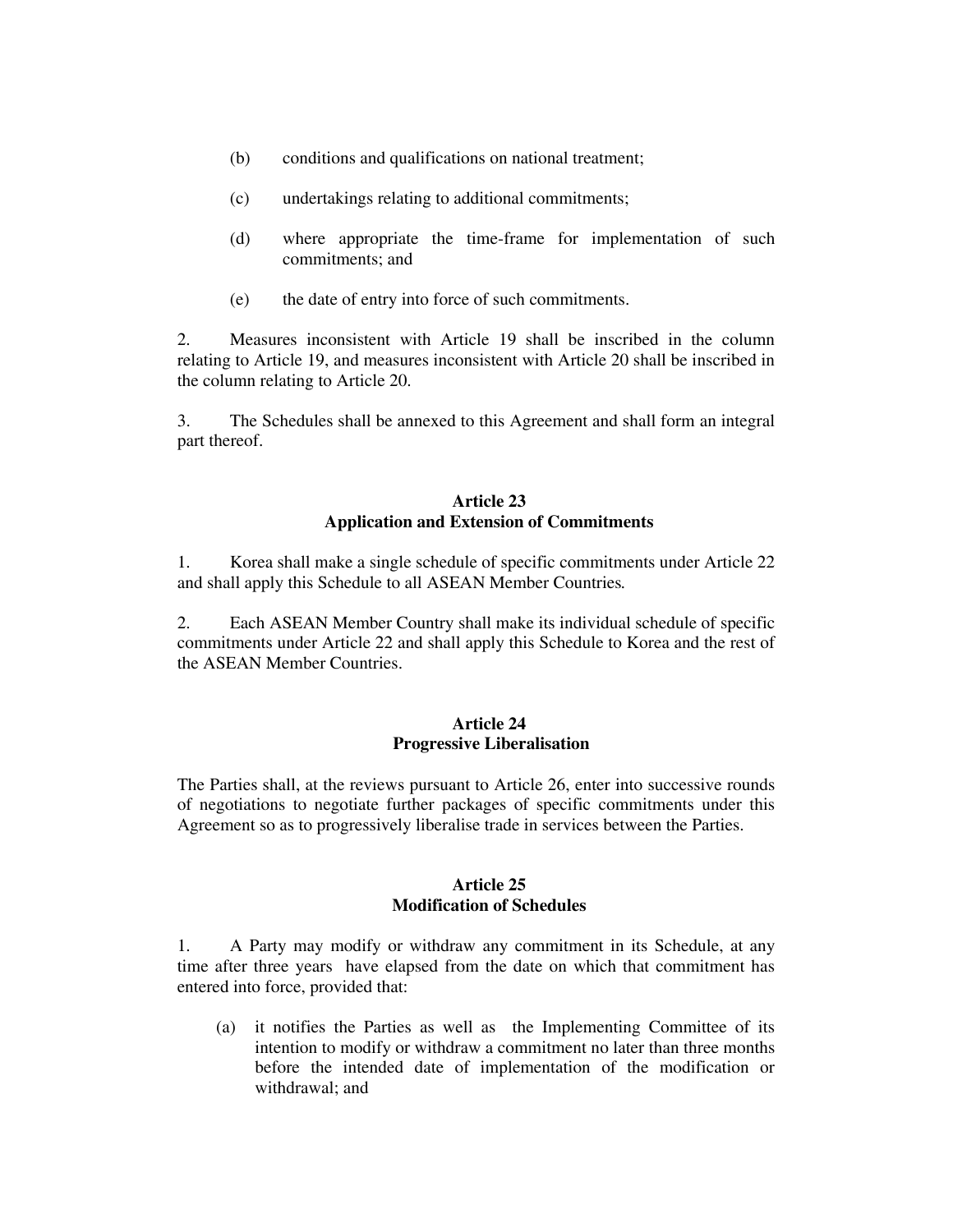(b) it enters into negotiations with any affected Party to agree to the necessary compensatory adjustment.

2. In achieving a compensatory adjustment, Parties shall ensure that the general level of mutually advantageous commitment is not less favourable to trade than provided for in the Schedules prior to such negotiations.

3. Any compensatory adjustment pursuant to this Article shall be accorded on a non-discriminatory basis to all Parties.

4. If the Parties concerned are unable to reach an agreement on the compensatory adjustment, the matter shall be resolved by arbitration  $11$ . The modifying Party may not modify or withdraw its commitment until it has made compensatory adjustments in conformity with the findings of the arbitration.

5. If the modifying Party implements its proposed modification or withdrawal and does not comply with the findings of the arbitration, any Party that participated in the arbitration may modify or withdraw substantially equivalent benefits in conformity with those findings. Notwithstanding Article 23, such a modification or withdrawal may be implemented solely with respect to the modifying Party.

#### **CHAPTER IV FINAL PROVISIONS**

#### **Article 26 Review**

The AEM and the Minister for Trade of Korea or their designated representatives shall meet within a year of the date of entry into force of this

Agreement and then biennially or otherwise as appropriate to review this Agreement for the purpose of considering further measures to liberalise trade in services as well as develop disciplines and negotiate agreements on matters referred to in Article 16 or any other relevant matters as may be agreed.

#### **Article 27 Miscellaneous Provisions**

 $11$  The Implementing Committee shall establish procedures for arbitration in due course.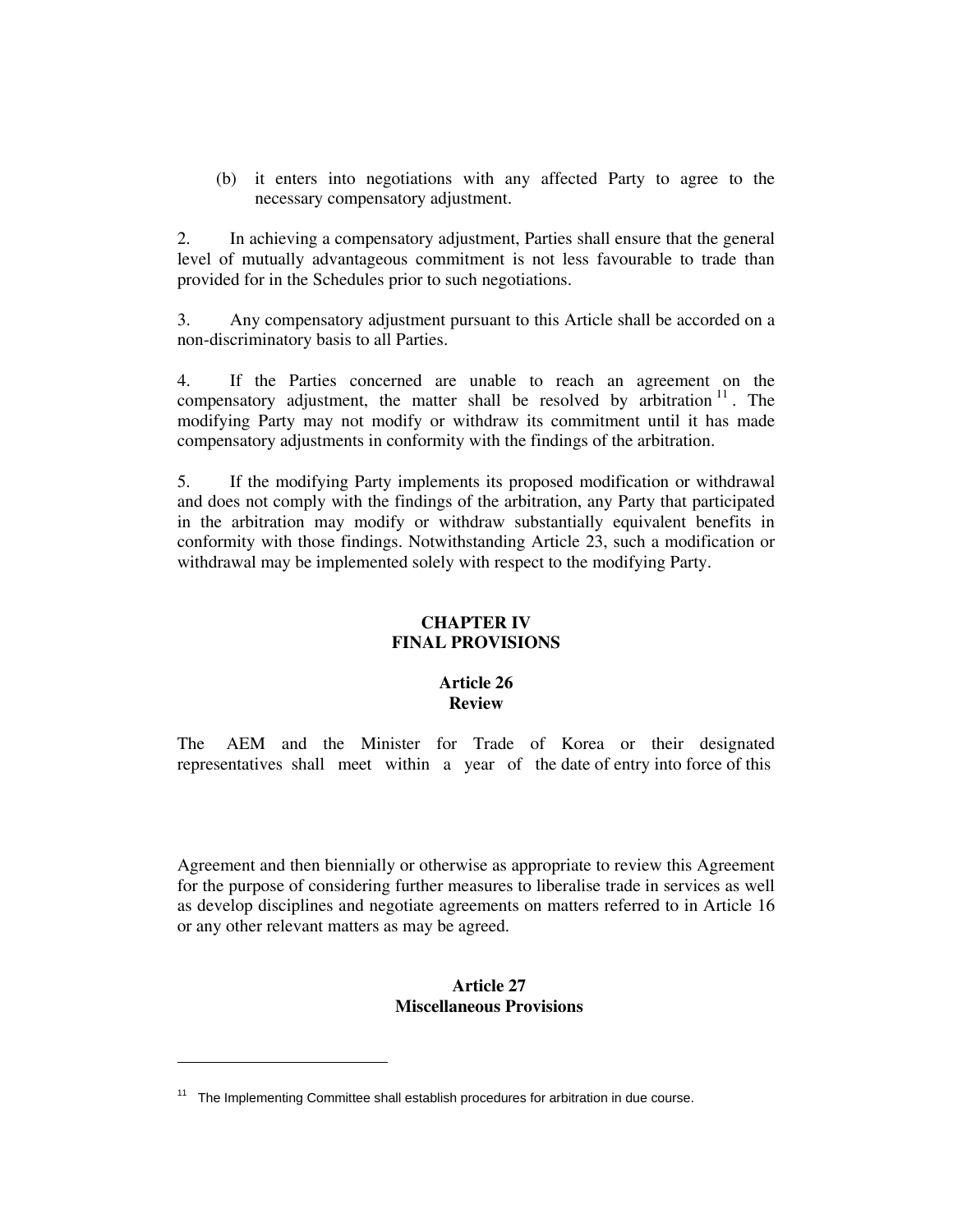1. This Agreement shall include the Annexes and the contents therein which shall form an integral part of this Agreement; and all future legal instruments agreed pursuant to this Agreement.

2. The Annex on Financial Services shall form an integral part of this Agreement.

3. The GATS Annex on Telecommunications shall be incorporated into this Agreement, *mutatis mutandis*.

4. Except as otherwise provided in this Agreement, this Agreement or any action taken under it shall not affect or nullify the rights and obligations of a Party under the existing agreements to which it is a party.

5*.* ASEAN Member Countries may enter into individual bilateral arrangements with Korea concerning co-production of broadcasting programs pursuant to this Agreement, and such bilateral arrangements shall apply to the said Parties only.

# **Article 28 Amendments**

This Agreement may be amended by agreement in writing by the Parties, and such amendments shall enter into force on such date or dates as may be agreed by the Parties.

#### **Article 29 Dispute Settlement**

Unless otherwise provided in this Agreement, any dispute concerning the interpretation, implementation or application of this Agreement shall be resolved through the procedures and mechanism as set out in the Agreement on Dispute Settlement Mechanism under the Framework Agreement.

# **Article 30 Denial of Benefits**

A Party may deny the benefits of this Agreement:

(a) to the supply of a service, if it establishes that the service is supplied from or in the territory of a non-Party;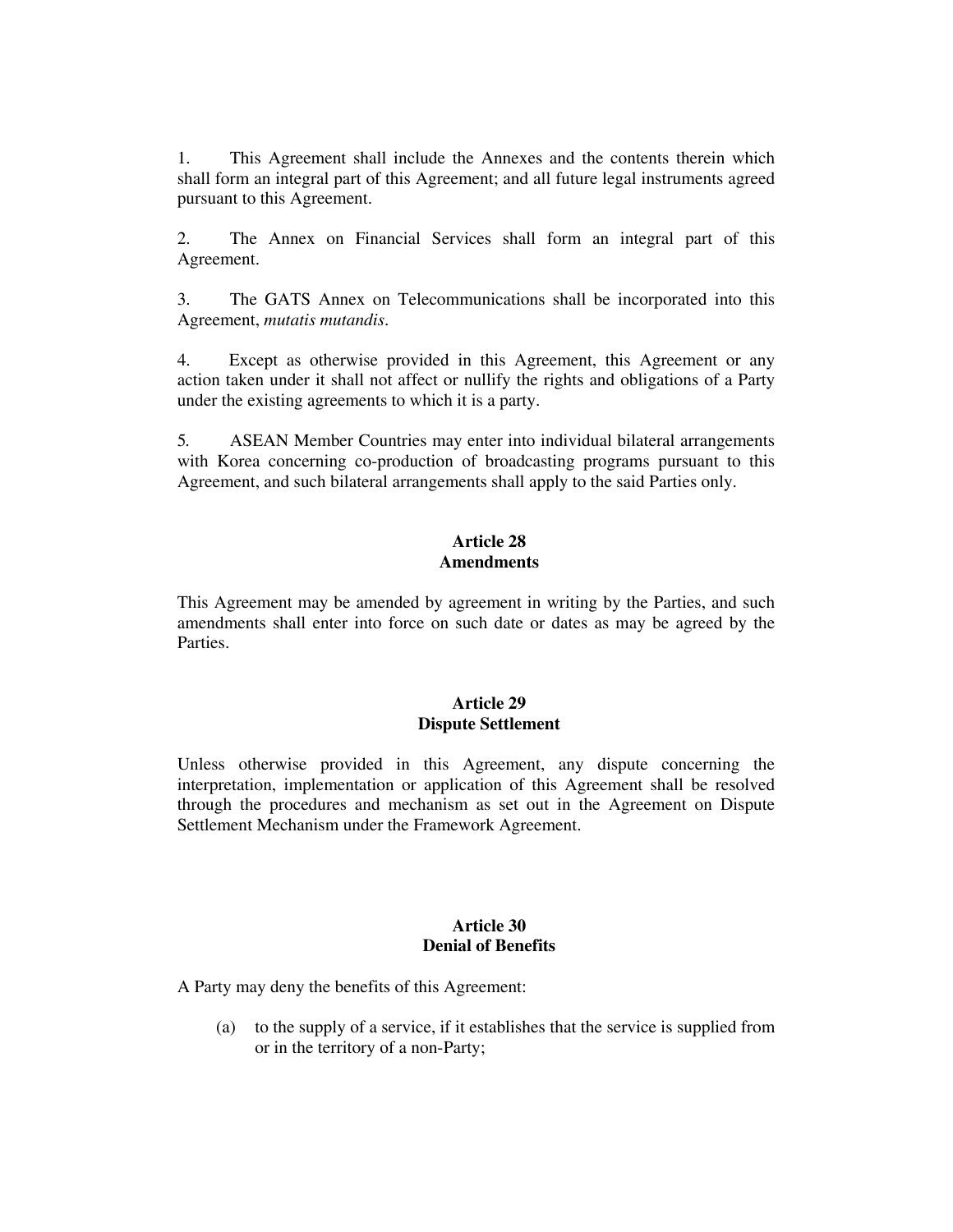- (b) in the case of the supply of a maritime transport service, if it establishes that the service is supplied:
	- (i) by a vessel registered under the laws of a non-Party, and
	- (ii) by a person of a non-Party which operates and/or uses the vessel in whole or in part;
- (c) to a service supplier that is a juridical person, if it establishes that it is not a service supplier of another Party.

#### **Article 31 Entry into Force**

1. This Agreement shall enter into force on the first day of the second month following the latter date on which at least one ASEAN Member Country and Korea have notified all the other Parties in writing of the completion of their internal procedures.

2. A Party shall, upon the completion of its internal procedures for the entry into force of this Agreement, notify all the other Parties in writing.

3. Where a Party is unable to complete its internal procedures for the entry into force of this Agreement by the date as set out in paragraph 1, this Agreement shall come into force for that Party 30 days after the date on which the Party has notified all the other Parties in writing of the completion of its internal procedures. The Party concerned, however, shall be bound by the same terms and conditions of this Agreement, including any further commitments that may have been undertaken by the other Parties under this Agreement by the time of such notification, as if it had notified all the other Parties in writing of the completion of its internal procedures before the date of entry into force of this Agreement.

#### **Article 32 Depositary**

For the ASEAN Member Countries, this Agreement shall be deposited with the Secretary-General of ASEAN, who shall promptly furnish a certified copy thereof, to each ASEAN Member Country.

**IN WITNESS WHEREOF**, the undersigned being duly authorised thereto, have signed the Agreement on Trade in Services under the Framework Agreement on Comprehensive Economic Cooperation among Governments of the Member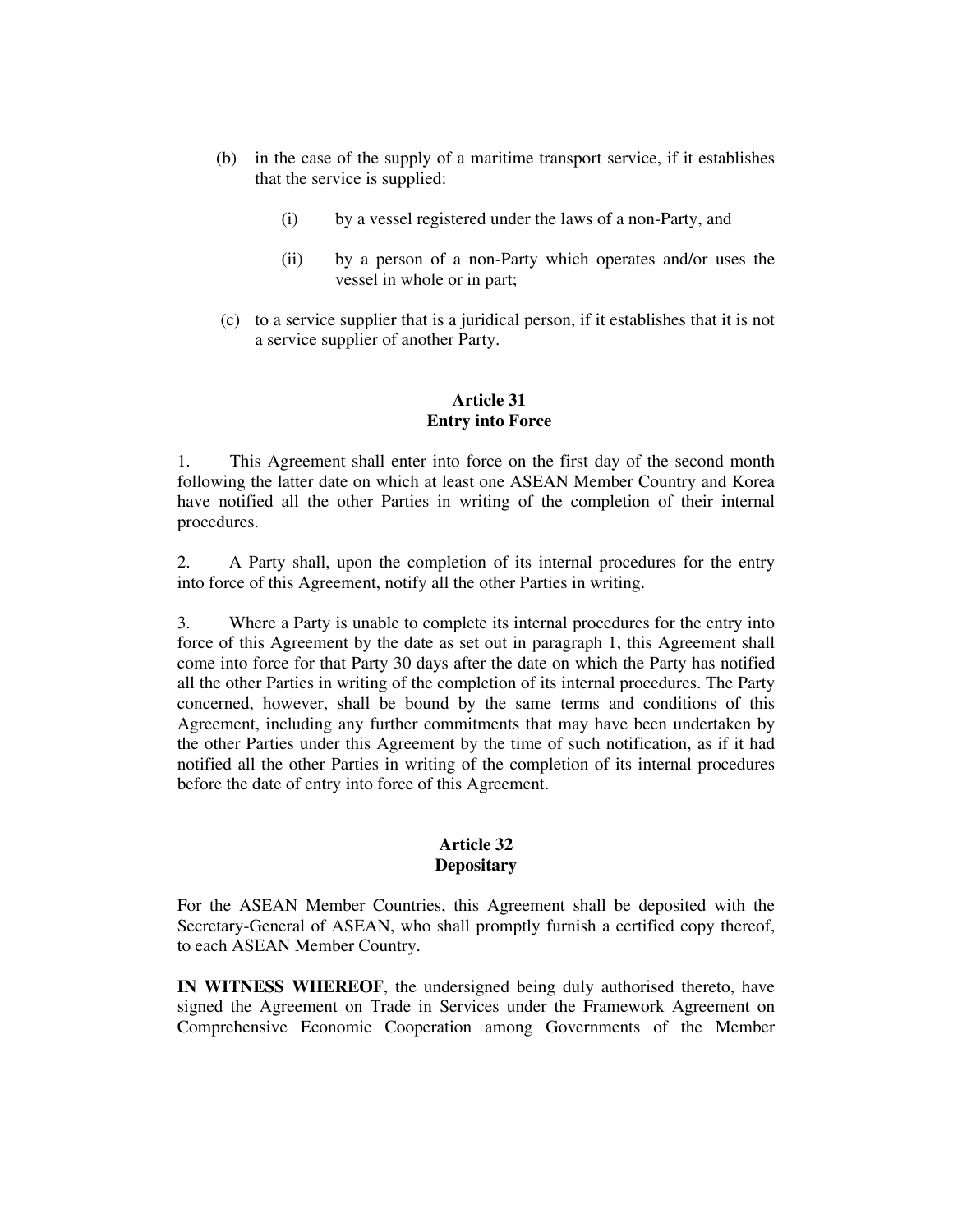Countries of the Association of the Southeast Asian Nations<sup>12</sup> and the Republic of Korea.

**DONE** in Singapore, this  $21<sup>st</sup>$  day of November 2007, in duplicate copies in the English language.

For the Government of Brunei Darussalam:

#### **LIM JOCK SENG**  Second Minister of Foreign Affairs and Trade

For the Royal Government of Cambodia:

#### **CHAM PRASIDH**  Senior Minister and Minister of Commerce

For the Government of the Republic of Indonesia:

 $12$  The Parties agree that the Kingdom of Thailand may sign this Agreement at a later date upon the completion of her parliamentary procedure.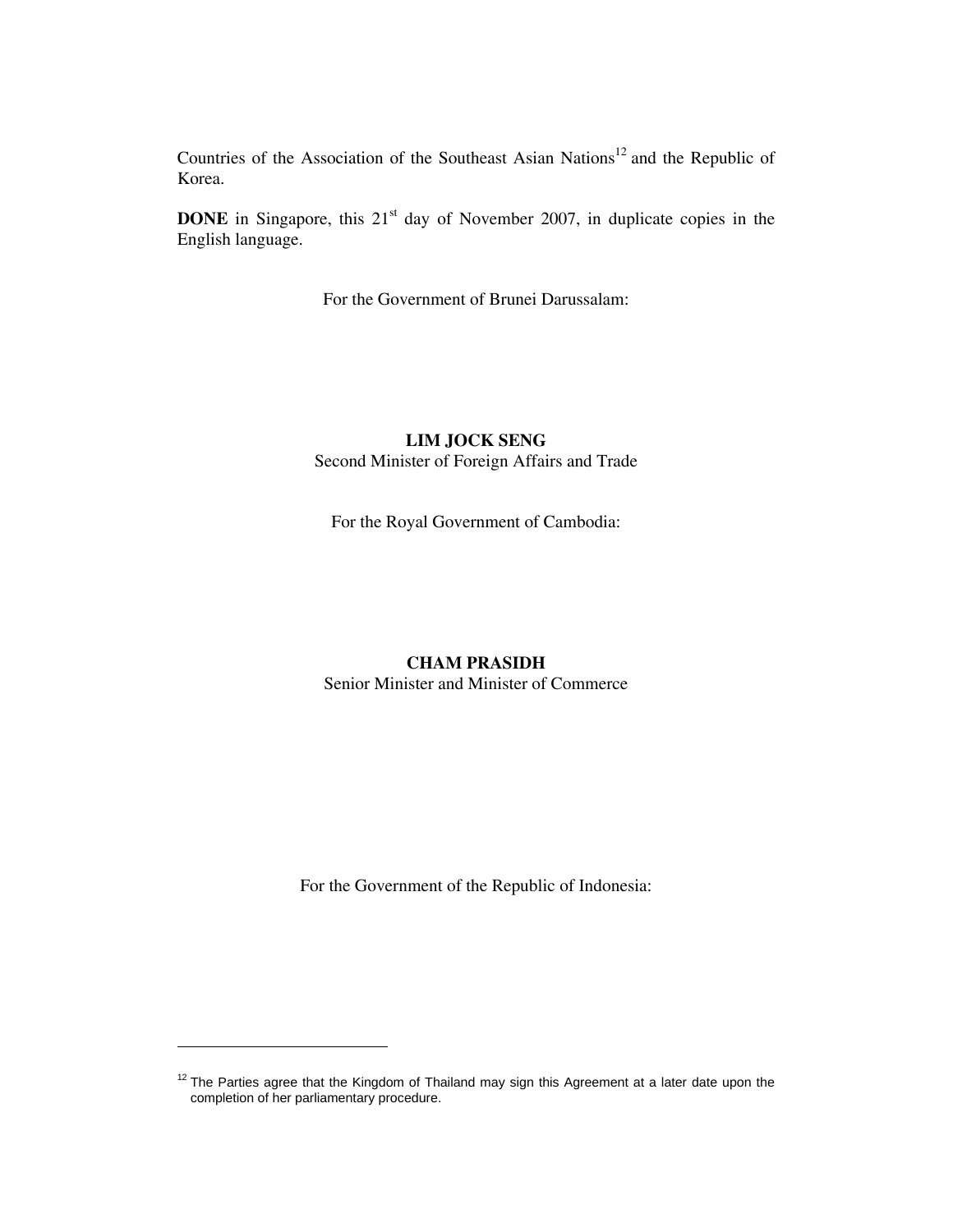# **MARI ELKA PANGESTU**  Minister of Trade

For the Government of the Lao People's Democratic Republic:

# **NAM VIYAKETH**

Minister of Industry and Commerce

For the Government of Malaysia:

# **RAFIDAH AZIZ**

Minister of International Trade and Industry

For the Government of the Union of Myanmar:

# **U SOE THA**

Minister for National Planning and Economic Development

For the Government of the Republic of the Philippines: